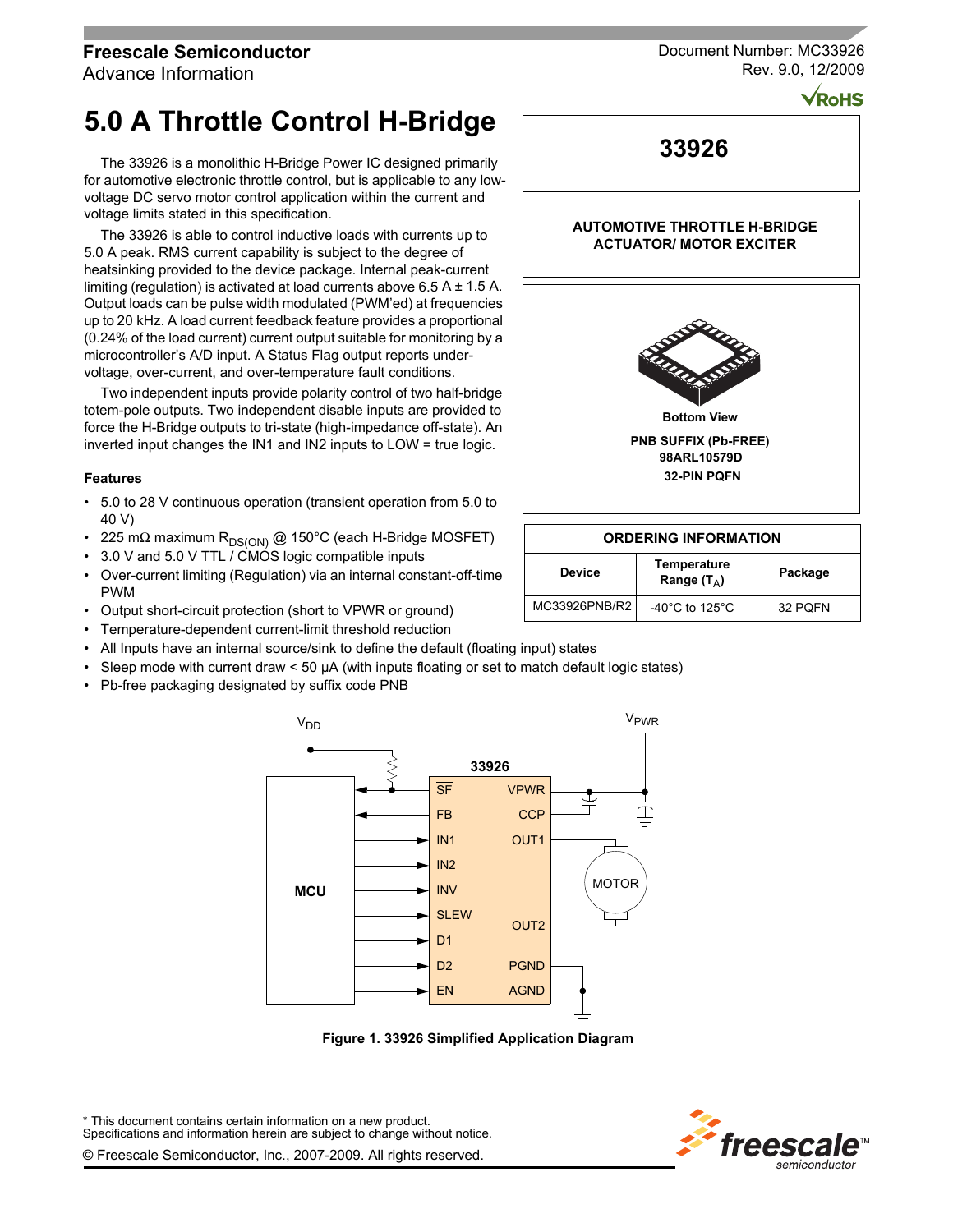

## **INTERNAL BLOCK DIAGRAM**

 **Figure 2. 33926 Simplified Internal Block Diagram**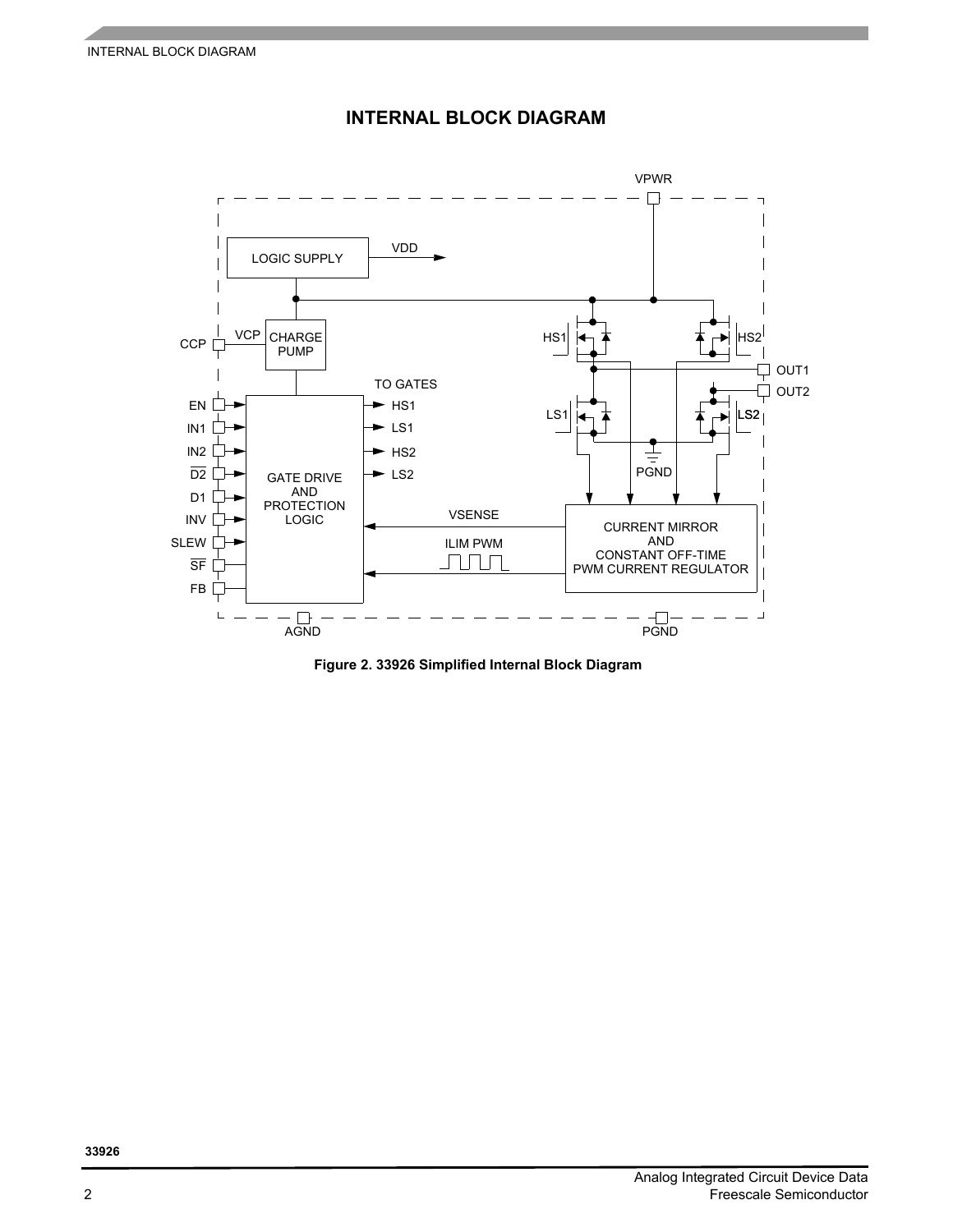# **PIN CONNECTIONS**





## **Table 1. 33926 Pin Definitions**

|                      | A functional description of each pin can be found in the Functional Description section beginning on page 12. |                        |                                 |                                                                                                                                                                                                                                       |  |  |  |
|----------------------|---------------------------------------------------------------------------------------------------------------|------------------------|---------------------------------|---------------------------------------------------------------------------------------------------------------------------------------------------------------------------------------------------------------------------------------|--|--|--|
| Pin                  | <b>Pin Name</b>                                                                                               | Pin<br><b>Function</b> | <b>Formal Name</b>              | <b>Definition</b>                                                                                                                                                                                                                     |  |  |  |
| $\mathbf 1$          | IN2                                                                                                           | Logic Input            | Input 2                         | Logic input control of OUT2; e.g., when IN2 is logic HIGH, OUT2 is set to $V_{\text{PWR}}$ ,<br>and when IN2 is logic LOW, OUT2 is set to PGND. (Schmitt trigger input with<br>$\sim$ 80 µA source so default condition = OUT2 HIGH.) |  |  |  |
| $\mathcal{P}$        | IN <sub>1</sub>                                                                                               | Logic Input            | Input 1                         | Logic input control of OUT1; e.g., when IN1 is logic HIGH, OUT1 is set to $V_{\text{PWR}}$ ,<br>and when IN1 is logic LOW, OUT1 is set to PGND. (Schmitt trigger Input with<br>$\sim$ 80 µA source so default condition = OUT1 HIGH.) |  |  |  |
| 3                    | <b>SLEW</b>                                                                                                   | Logic Input            | <b>Slew Rate</b>                | Logic input to select fast or slow slew rate. (Schmitt trigger input with $\sim$ 80 $\mu$ A<br>sink so default condition = slow.)                                                                                                     |  |  |  |
| 4, 6, 11, 31         | <b>VPWR</b>                                                                                                   | Power Input            | <b>Positive Power</b><br>Supply | These pins must be connected together physically as close as possible and<br>directly soldered down to a wide, thick, low resistance supply plane on the PCB.                                                                         |  |  |  |
| 5.<br>Exposed<br>Pad | <b>AGND</b>                                                                                                   | Analog<br>Ground       | Analog Signal<br>Ground         | The low current analog signal ground must be connected to PGND via low<br>impedance path (<<10 m $\Omega$ , 0 Hz to 20 kHz). Exposed copper pad is also the<br>main heatsinking path for the device.                                  |  |  |  |
| 7                    | <b>INV</b>                                                                                                    | Logic Input            | Input Invert                    | Sets IN1 and IN2 to logic LOW = TRUE. (Schmitt trigger input with $\sim$ 80 $\mu$ A sink<br>so default condition = non-inverted.)                                                                                                     |  |  |  |
| 8                    | <b>FB</b>                                                                                                     | Analog<br>Output       | Feedback                        | Load current feedback output provides ground referenced 0.24% of H-Bridge<br>high-side output current. (Tie pin to GND through a resistor if not used.)                                                                               |  |  |  |
| 9, 17, 25            | <b>NC</b>                                                                                                     |                        | No Connect                      | No internal connection is made to this pin.                                                                                                                                                                                           |  |  |  |
| 10                   | <b>EN</b>                                                                                                     | Logic Input            | Enable Input                    | When EN is logic HIGH, the device is operational. When EN is logic LOW, the<br>device is placed in Sleep mode. (logic input with ~80 µA sink so default<br>condition = Sleep mode.)                                                   |  |  |  |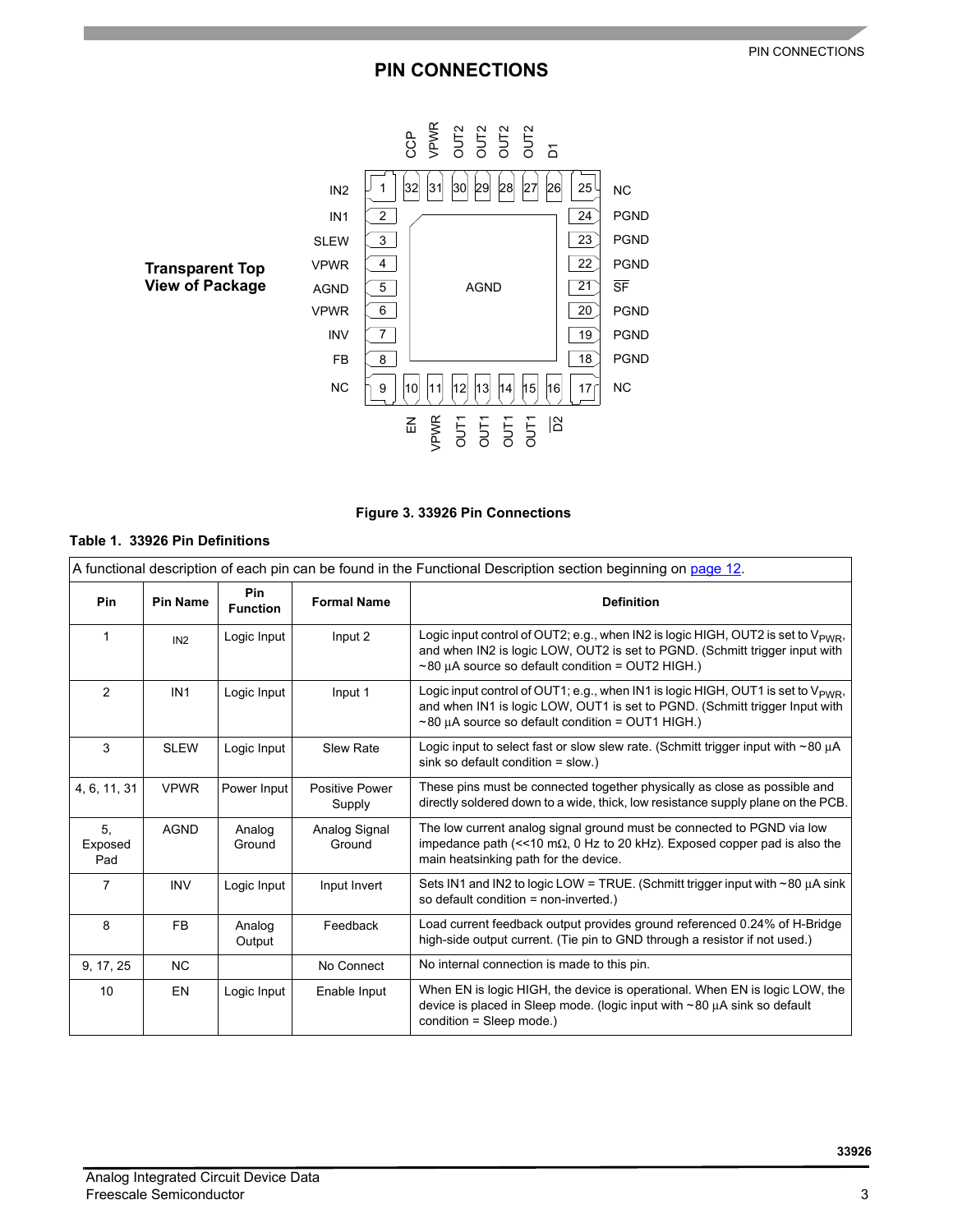|                          | A functional description of each pin can be found in the Functional Description section beginning on page 12. |                                 |                                  |                                                                                                                                                                                                                                   |  |  |  |
|--------------------------|---------------------------------------------------------------------------------------------------------------|---------------------------------|----------------------------------|-----------------------------------------------------------------------------------------------------------------------------------------------------------------------------------------------------------------------------------|--|--|--|
| Pin                      | <b>Pin Name</b>                                                                                               | Pin<br><b>Function</b>          | <b>Formal Name</b>               | <b>Definition</b>                                                                                                                                                                                                                 |  |  |  |
| 12, 13,<br>14, 15        | OUT <sub>1</sub>                                                                                              | Power<br>Output                 | H-Bridge Output 1                | Source of high-side MOSFET1 and drain of low-side MOSFET1.                                                                                                                                                                        |  |  |  |
| 16                       | $\overline{D2}$                                                                                               | Logic Input                     | Disable Input 2<br>(Active Low)  | When D2 is logic LOW, both OUT1 and OUT2 are tri-stated. (Schmitt trigger<br>input with $\sim$ 80 $\mu$ A sink so default condition = disabled.)                                                                                  |  |  |  |
| $18 - 20$ ,<br>$22 - 24$ | <b>PGND</b>                                                                                                   | Power<br>Ground                 | Power Ground                     | High-current power ground pins must be connected together physically as<br>close as possible and directly soldered down to a wide, thick, low resistance<br>ground plane on the PCB.                                              |  |  |  |
| 21                       | $\overline{\text{SF}}$                                                                                        | Logic<br>Output -<br>Open Drain | Status Flag<br>(Active Low)      | Open drain active LOW status flag output (requires an external pull-up resistor<br>to $V_{DD}$ . Maximum permissible load current < 0.5 mA. Maximum $V_{CEsat}$<br>< 0.4 V @ 0.3 mA. Maximum permissible pullup voltage < 7.0 V.) |  |  |  |
| 26                       | $\overline{D1}$                                                                                               | Logic Input                     | Disable Input 1<br>(Active High) | When D1 is logic HIGH, both OUT1 and OUT2 are tri-stated. Schmitt trigger<br>input with $\sim$ 80 $\mu$ A source so default condition = disabled.                                                                                 |  |  |  |
| 27, 28,<br>29, 30        | OUT <sub>2</sub>                                                                                              | Power<br>Output                 | H-Bridge Output 2                | Source of high-side MOSFET2 and drain of low-side MOSFET2.                                                                                                                                                                        |  |  |  |
| 32                       | <b>CCP</b>                                                                                                    | Analog<br>Output                | Charge Pump<br>Capacitor         | External reservoir capacitor connection for internal charge pump; connected to<br>VPWR. Allowable values are 30 to 100 $\eta$ F. Note: This capacitor is required for<br>the proper performance of the device.                    |  |  |  |

## **Table 1. 33926 Pin Definitions (continued)**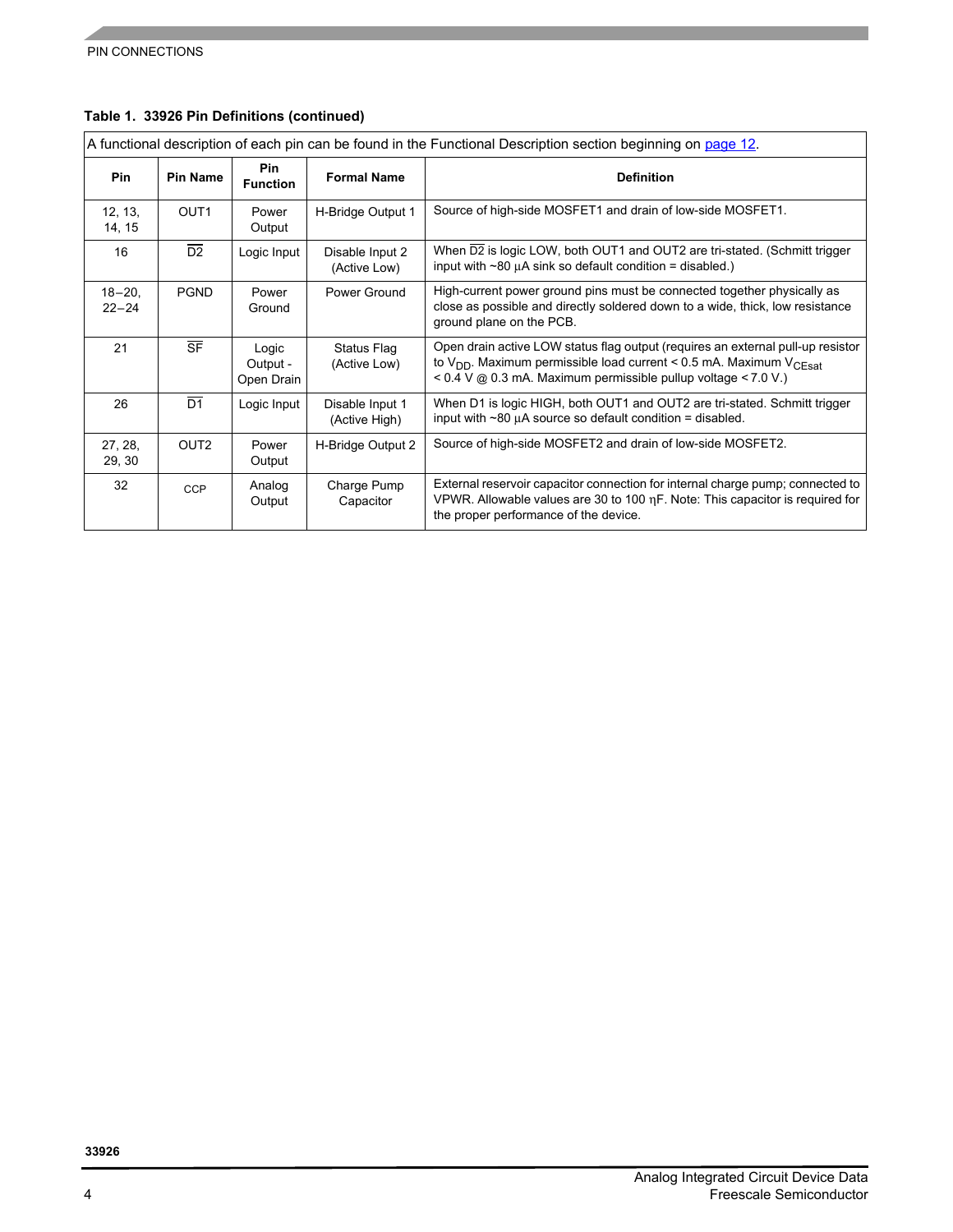# **ELECTRICAL CHARACTERISTICS**

#### *MAXIMUM RATINGS*

#### **Table 2. Maximum Ratings**

All voltages are with respect to ground unless otherwise noted. Exceeding these ratings may cause a malfunction or permanent damage to the device. These parameters are not production tested.

| Ratings                            | Symbol              | Value           | <b>Unit</b> |
|------------------------------------|---------------------|-----------------|-------------|
| <b>ELECTRICAL RATINGS</b>          |                     |                 |             |
| Power Supply Voltage               |                     |                 | $\vee$      |
| Normal Operation (Steady-state)    | $V_{PWR(SS)}$       | $-0.3$ to 28    |             |
| Transient Over-voltage (1)         | $V_{PWR(t)}$        | $-0.3$ to 40    |             |
| Logic Input Voltage <sup>(2)</sup> | $V_{\text{IN}}$     | $-0.3$ to $7.0$ | V           |
| $SF$ Output $(3)$                  | $V_{\overline{SF}}$ | $-0.3$ to $7.0$ | $\vee$      |
| Continuous Output Current (4)      | <b>IOUT(CONT)</b>   | 5.0             | A           |
| ESD Voltage <sup>(5)</sup>         |                     |                 | $\vee$      |
| Human Body Model                   | $V_{ESD1}$          | ±2000           |             |
| Machine Model                      |                     | ±200            |             |
| Charge Device Model                | V <sub>ESD2</sub>   |                 |             |
| Corner Pins (1,9,17,25)            |                     | ±750            |             |
| All Other Pins                     |                     | ±500            |             |

#### **THERMAL RATINGS**

| Storage Temperature       | $\mathsf{r}_{\texttt{STG}}$ | - 65 to 150  | $\circ$ |
|---------------------------|-----------------------------|--------------|---------|
| Operating Temperature (b) |                             |              | $\circ$ |
| Ambient                   | Ά                           | $-40$ to 125 |         |
| Junction                  |                             | $-40$ to 150 |         |

<span id="page-4-0"></span>Notes

1. Device will survive repetitive transient overvoltage conditions for durations not to exceed 500 ms @ duty cycle not to exceed 10%. External protection is required to prevent device damage in case of a reverse battery condition.

- <span id="page-4-1"></span>2. Exceeding the maximum input voltage on IN1, IN2, EN, INV, SLEW, D1, or  $\overline{D2}$  may cause a malfunction or permanent damage to the device.
- <span id="page-4-2"></span>3. Exceeding the pullup resistor voltage on the open drain SF pin may cause permanent damage to the device.
- <span id="page-4-3"></span>4. Continuous output current capability is dependent on sufficient package heatsinking to keep junction temperature ≤150°C.
- <span id="page-4-4"></span>5. ESD1 testing is performed in accordance with the Human Body Model (C<sub>ZAP</sub> = 100 pF, R<sub>ZAP</sub> = 1500 Ω), ESD2 testing is performed in accordance with the Machine Model (C<sub>ZAP</sub> = 200 pF, R<sub>ZAP</sub> = 0  $\Omega$ ), and the Charge Device Model (CDM), Robotic (C<sub>ZAP</sub> = 4.0pF).
- <span id="page-4-5"></span>6. The limiting factor is junction temperature, taking into account the power dissipation, thermal resistance, and heat sinking provided. Brief non-repetitive excursions of junction temperature above 150°C can be tolerated provided the duration does not exceed 30 seconds maximum. (Non-repetitive events are defined as not occurring more than once in 24 hours.)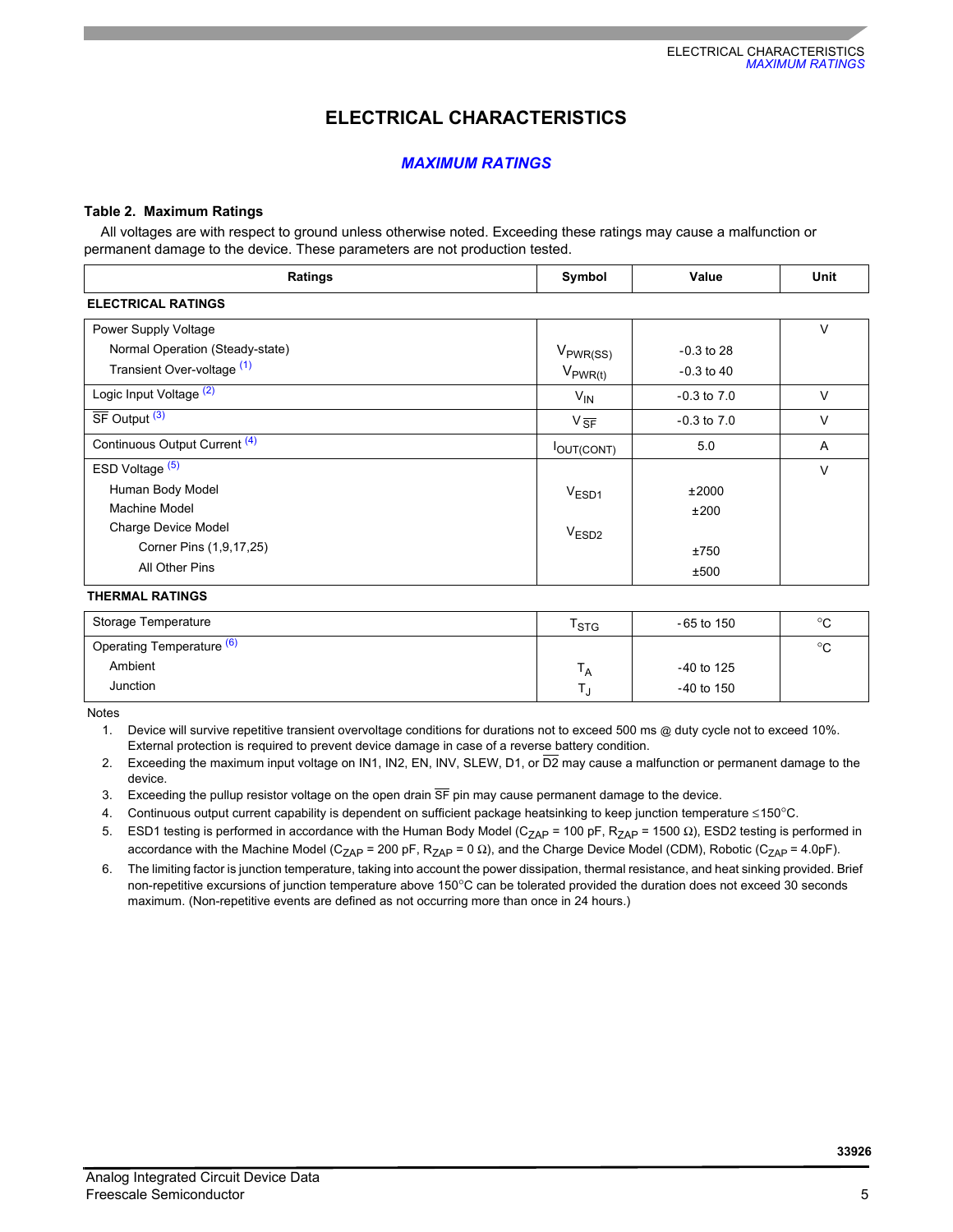#### **Table 2. Maximum Ratings** *(continued)*

All voltages are with respect to ground unless otherwise noted. Exceeding these ratings may cause a malfunction or permanent damage to the device. These parameters are not production tested.

| <b>Ratings</b>                                            | Symbol                 | Value | Unit          |
|-----------------------------------------------------------|------------------------|-------|---------------|
| Peak Package Reflow Temperature During Reflow $(7)$ $(8)$ | PPRT                   | 250   | $\sim$        |
| Approximate Junction-to-Case Thermal Resistance (9)       | $R_{\theta \text{JC}}$ |       | $\degree$ C/W |

<span id="page-5-1"></span>Notes

<span id="page-5-2"></span>8. Freescale's Package Reflow capability meets Pb-free requirements for JEDEC standard J-STD-020C for Peak Package Reflow Temperature and Moisture Sensitivity Levels (MSL),

<span id="page-5-0"></span>9. Exposed heatsink pad plus the power and ground pins comprise the main heat conduction paths. The actual R<sub>0JB</sub> (junction-to-PC board) values will vary depending on solder thickness and composition and copper trace thickness and area. Maximum current at maximum die temperature represents ~16 W of conduction loss heating in the diagonal pair of output MOSFETs. Therefore, the R<sub>0JA</sub> must be <5.0°C/W for maximum current at 70°C ambient. Module thermal design must be planned accordingly.

<sup>7.</sup> Pin soldering temperature limit is for 10 seconds maximum duration. Not designed for immersion soldering. Exceeding these limits may cause malfunction or permanent damage to the device.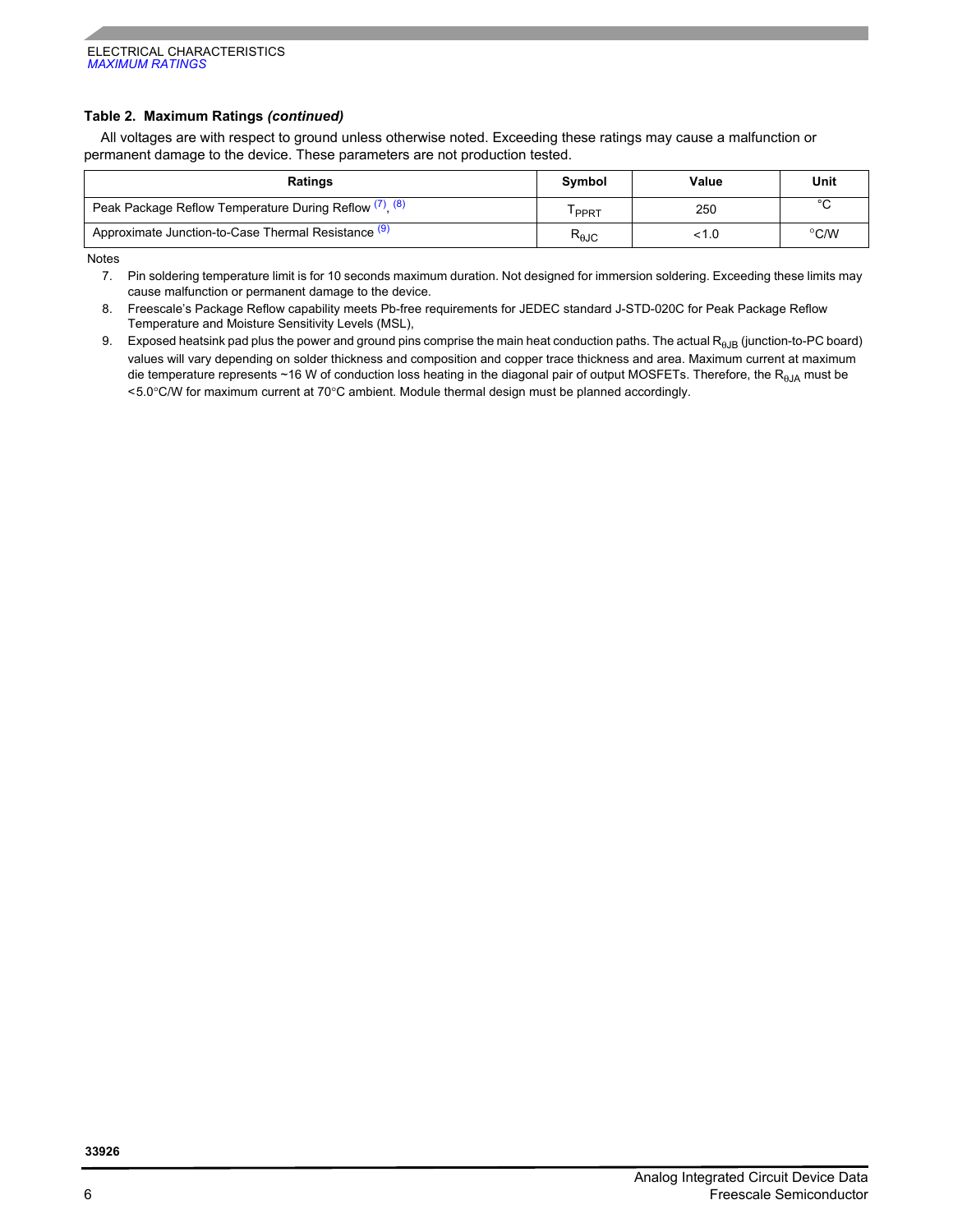### *STATIC ELECTRICAL CHARACTERISTICS*

#### <span id="page-6-4"></span>**Table 3. Static Electrical Characteristics**

Characteristics noted under conditions 5.0 V  $\leq$  V<sub>PWR</sub>  $\leq$  28 V, -40°C  $\leq$  T<sub>A</sub>  $\leq$  125°C, GND = 0 V unless otherwise noted. Typical values noted reflect the approximate parameter means at  $T_A = 25^{\circ}$ C under nominal conditions unless otherwise noted.

| <b>Characteristic</b>                                                                | Symbol                            | Min                      | <b>Typ</b>               | Max   | Unit    |
|--------------------------------------------------------------------------------------|-----------------------------------|--------------------------|--------------------------|-------|---------|
| <b>POWER INPUTS (VPWR)</b>                                                           |                                   |                          |                          |       |         |
| Operating Voltage Range (10)                                                         |                                   |                          |                          |       | $\vee$  |
| Steady-state                                                                         | $V_{PWR(SS)}$                     | 5.0                      |                          | 28    |         |
| Transient ( $t < 500$ ms) $(11)$                                                     | $V_{PWR(t)}$                      |                          |                          | 40    |         |
| Sleep State Supply Current (12)                                                      | PWR(SLEEP)                        |                          |                          |       | $\mu$ A |
| EN, $\overline{D2}$ , INV, SLEW = Logic [0], IN1, IN2, D1 = Logic [1], and           |                                   |                          |                          | 50    |         |
| $I_{OUT} = 0 A$                                                                      |                                   |                          |                          |       |         |
| Standby Supply Current (Part Enabled)                                                | PWR(STANDBY)                      |                          |                          |       | mA      |
| $I_{\text{OUT}} = 0$ A, $V_{\text{EN}} = 5.0$ V                                      |                                   |                          |                          | 20    |         |
| Under-voltage Lockout Thresholds                                                     |                                   |                          |                          |       |         |
| V <sub>PWR(FALLING)</sub>                                                            | VUVLO(ACTIVE)                     | 4.15                     |                          |       | V       |
| V <sub>PWR(RISING)</sub>                                                             | VUVLO(INACTIVE)                   |                          |                          | 5.0   | $\vee$  |
| Hysteresis                                                                           | VUVLO(HYS)                        | 150                      | 200                      | 350   | mV      |
| <b>CHARGE PUMP</b>                                                                   |                                   |                          |                          |       |         |
| Charge Pump Voltage (CP Capacitor = 33 nF)                                           | V <sub>CP</sub> -V <sub>PWR</sub> |                          |                          |       | $\vee$  |
| $V_{PWR}$ = 5.0 V                                                                    |                                   | 3.5                      |                          |       |         |
| $V_{PWR}$ = 28 V                                                                     |                                   |                          |                          | 12    |         |
| <b>CONTROL INPUTS</b>                                                                |                                   |                          |                          |       |         |
| Operating Input Voltage (EN, IN1, IN2, D1, D2, INV, SLEW)                            | V <sub>1</sub>                    | $\qquad \qquad -$        | $\overline{\phantom{0}}$ | 5.5   | $\vee$  |
| Input Voltage (IN1, IN2, D1, D2, INV, SLEW) <sup>(13)</sup>                          |                                   |                          |                          |       |         |
| Logic Threshold HIGH                                                                 | V <sub>IH</sub>                   | 2.0                      |                          |       | $\vee$  |
| Logic Threshold LOW                                                                  | $V_{IL}$                          | $\overline{\phantom{m}}$ |                          | 1.0   | V       |
| Hysteresis                                                                           | <b>V<sub>HYS</sub></b>            | 250                      | 400                      |       | mV      |
| Input Voltage (EN) Threshold                                                         | V <sub>TH</sub>                   | 1.0                      | $\overline{\phantom{0}}$ | 2.0   | $\vee$  |
| Logic Input Currents, VPWR = 5.0 V                                                   | $I_{IN}$                          |                          |                          |       | μA      |
| Inputs EN, $\overline{D2}$ , INV, SLEW (internal pull-downs), $V_{\text{H}}$ = 5.0 V |                                   | 20                       | 80                       | 200   |         |
| Inputs IN1, IN2, D1 (internal pull-ups), VIL = 0V                                    |                                   | $-200$                   | -80                      | $-20$ |         |

Notes

<span id="page-6-0"></span>10. Device specifications are characterized over the range of 8.0 V  $\leq$  V<sub>PWR</sub>  $\leq$  28 V. Continuous operation above 28 V may degrade device reliability. Device is operational down to 5.0 V, but below 8.0 V the output resistance may increase by 50 percent.

<span id="page-6-1"></span>11. Device will survive the transient overvoltage indicated for a maximum duration of 500 ms. Transient not to be repeated more than once every 10 seconds.

<span id="page-6-2"></span>12. IpwR(SLEEP) is with Sleep mode activated and EN,  $\overline{D2}$ , INV, SLEW = logic [0], and IN1, IN2, D1 = logic [1] or with these inputs left floating.

<span id="page-6-3"></span>13. SLEW input voltage hysteresis is guaranteed by design.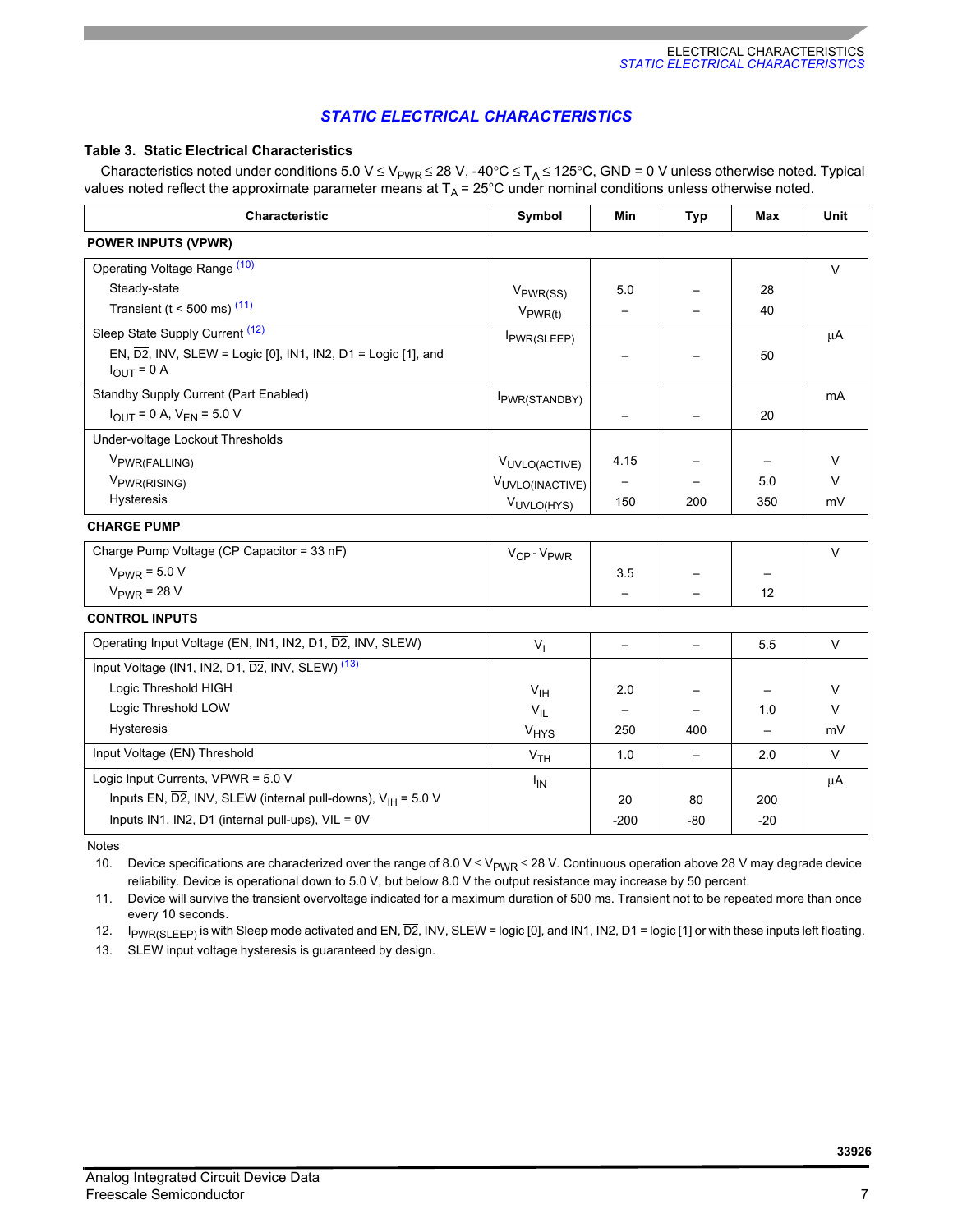#### **Table 3. Static Electrical Characteristics (continued)**

Characteristics noted under conditions 5.0 V ≤ V<sub>PWR</sub> ≤ 28 V, -40°C ≤ T<sub>A</sub> ≤ 125°C, GND = 0 V unless otherwise noted. Typical values noted reflect the approximate parameter means at T<sub>A</sub> = 25°C under nominal conditions unless otherwise noted.

| <b>Characteristic</b>                                                    | Symbol           | Min           | Typ                      | <b>Max</b> | <b>Unit</b>     |
|--------------------------------------------------------------------------|------------------|---------------|--------------------------|------------|-----------------|
| <b>POWER OUTPUTS OUT1, OUT2</b>                                          |                  |               |                          |            |                 |
| Output-ON Resistance $(15)$ , $I_{\text{LOAD}}$ = 3.0 A                  | $R_{DS(ON)}$     |               |                          |            | $m\Omega$       |
| $V_{PWR}$ = 8.0 V, T <sub>J</sub> = 25 <sup>°</sup> C                    |                  |               | 120                      |            |                 |
| $V_{PWR}$ = 8.0 V, T <sub>1</sub> = 150 <sup>°</sup> C                   |                  |               |                          | 225        |                 |
| $V_{PWR}$ = 5.0 V, T <sub>J</sub> = 150 <sup>°</sup> C                   |                  |               |                          | 325        |                 |
| Output Current Regulation Threshold                                      | <sup>I</sup> LIM |               |                          |            | Α               |
| $T_J < T_{FB}$                                                           |                  | 5.2           | 6.5                      | 8.0        |                 |
| $T_J \geq T_{FB}$ (Fold back Region - see Figure 9 and Figure 11) $(14)$ |                  |               | 4.2                      |            |                 |
| High Side Short-circuit Detection Threshold (Short-circuit to GND) (14)  | $I_{\text{SCH}}$ | 11            | 13                       | 16         | A               |
| Low Side Short-circuit Detection Threshold (Short-circuit to VPWR) (14)  | $I_{SCL}$        | 9.0           | 11                       | 14         | A               |
| Output Leakage Current $(16)$ , Outputs off, $V_{\text{PWR}}$ = 28 V     | <b>OUTLEAK</b>   |               |                          |            | $\mu A$         |
| $V_{\text{OUT}} = V_{\text{PWR}}$                                        |                  |               |                          | 100        |                 |
| $V_{\text{OUT}}$ = Ground                                                |                  | $-60$         |                          |            |                 |
| Output MOSFET Body Diode Forward Voltage Drop                            | $V_F$            |               |                          |            | $\vee$          |
| $I_{\text{OUT}}$ = 3.0 A                                                 |                  |               |                          | 2.0        |                 |
| Over-temperature Shutdown <sup>(14)</sup>                                |                  |               |                          |            | $^{\circ}C$     |
| Thermal Limit @ T <sub>J</sub>                                           | $T_{LIM}$        | 175           |                          | 200        |                 |
| Hysteresis $@T_1$                                                        | $T_{HYS}$        |               | 12                       |            |                 |
| Current Foldback at T <sub>J</sub> <sup>(14)</sup>                       | $T_{FB}$         | 165           |                          | 185        | $^{\circ}C$     |
| Current Foldback to Thermal Shutdown Separation (14)                     | $T_{\sf SEP}$    | 10            | $\overline{\phantom{0}}$ | 15         | $\rm ^{\circ}C$ |
| HIGH SIDE CURRENT SENSE FEEDBACK                                         |                  |               |                          |            |                 |
| Feedback Current (pin FB sourcing current) (17)                          | $I_{FB}$         |               |                          |            |                 |
| $1 - \Omega m \Lambda$                                                   |                  | $\sim$ $\sim$ |                          | $-\sim$    |                 |

|                           | <b>.</b> . |       |       |       |    |
|---------------------------|------------|-------|-------|-------|----|
| $I_{OUT} = 0$ mA          |            | 0.0   | -     | 50    | μA |
| $I_{\text{OUT}}$ = 300 mA |            | 0.0   | 270   | 750   | μA |
| $I_{\text{OUT}}$ = 500 mA |            | 0.35  | 0.775 | 1.56  | mA |
| $I_{\text{OUT}}$ = 1.5 A  |            | 2.86  | 3.57  | 4.28  | mA |
| $I_{OUT} = 3.0 A$         |            | 5.71  | 7.14  | 8.57  | mA |
| $I_{OUT} = 6.0 A$         |            | 11.43 | 14.29 | 17.15 | mA |
|                           |            |       |       |       |    |

 **STATUS FLAG** [\(18\)](#page-7-4)

| Status Flag Leakage Current (19) | <b>ISFLEAK</b>     |   |     | μA |
|----------------------------------|--------------------|---|-----|----|
| $V_{\overline{SF}}$ = 5.0 V      |                    | – | 5.0 |    |
| Status Flag SET Voltage (20)     | V <sub>SFLOW</sub> |   |     |    |
| $I_{\overline{SF}}$ = 300 µA     |                    | — | 0.4 |    |

Notes

<span id="page-7-1"></span>14. This parameter is guaranteed by design.

<span id="page-7-0"></span>15. Output-ON resistance as measured from output to VPWR and from output to GND.

<span id="page-7-2"></span>16. Outputs switched OFF via D1 or D2.

<span id="page-7-3"></span>17. Accuracy is better than 20% from 0.5 to 6.0 A. Recommended terminating resistor value: R<sub>FB</sub> = 270 Ω.

<span id="page-7-4"></span>18. Status Flag output is an open drain output requiring a pull-up resistor to logic  $V_{DD}$ .

<span id="page-7-5"></span>19. Status Flag Leakage Current is measured with Status Flag HIGH and *not* SET.

<span id="page-7-6"></span>20. Status Flag Set Voltage measured with Status Flag LOW and SET with I<sub>FS</sub> = 300 μA. Maximum allowable sink current from this pin is < |500 μA|. Maximum allowable pull-up voltage < 7.0 V.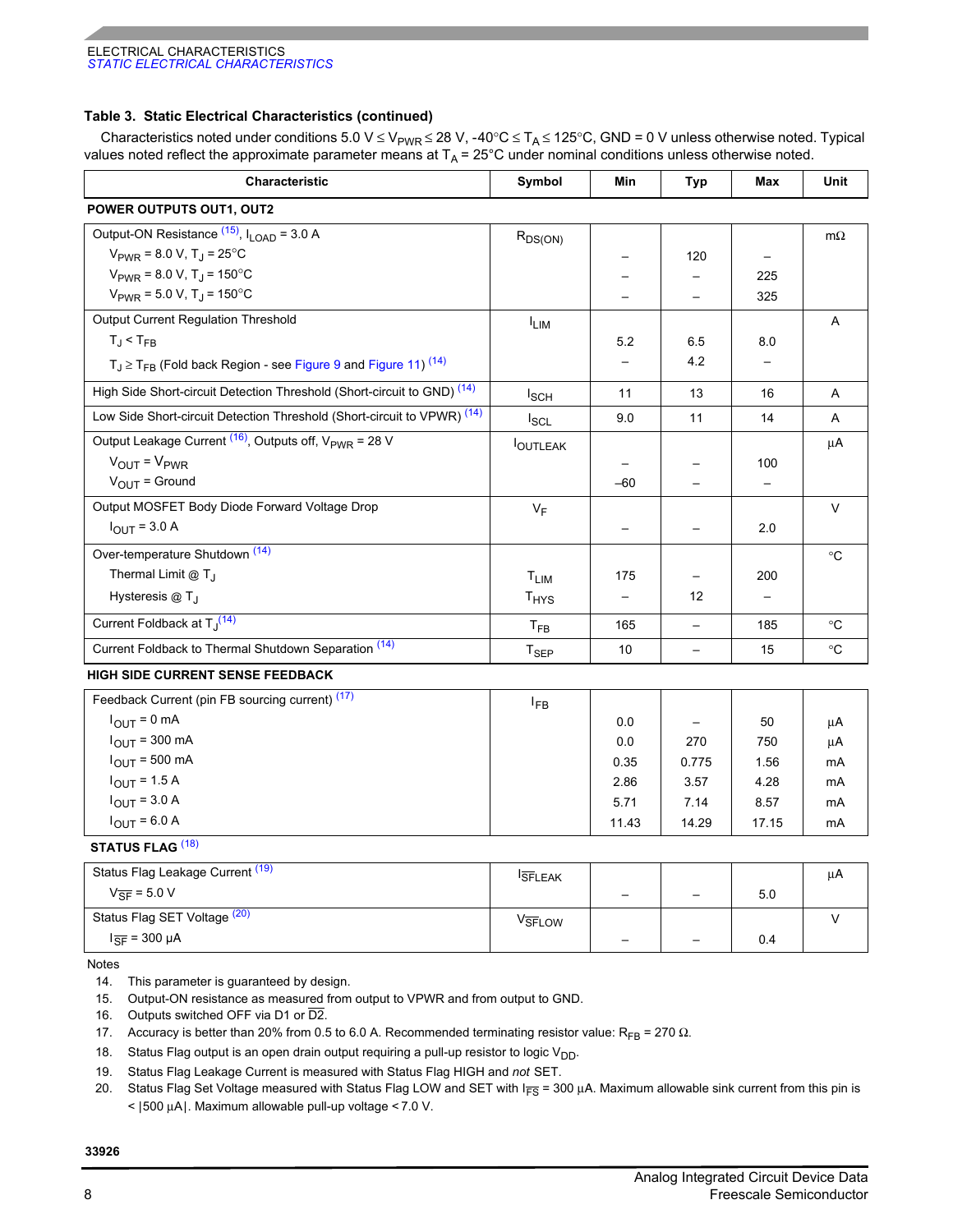### *DYNAMIC ELECTRICAL CHARACTERISTICS*

#### **Table 4. Dynamic Electrical Characteristics**

Characteristics noted under conditions 5.0 V ≤ V<sub>PWR</sub> ≤ 28 V, -40°C ≤ T<sub>A</sub> ≤ 125°C, GND = 0 V unless otherwise noted. Typical values noted reflect the approximate parameter means at  $T_A = 25^\circ$ C under nominal conditions unless otherwise noted.

| Characteristic                                                     | Symbol                | Min | Typ  | Max  | <b>Unit</b> |
|--------------------------------------------------------------------|-----------------------|-----|------|------|-------------|
| <b>TIMING CHARACTERISTICS</b>                                      |                       |     |      |      |             |
| PWM Frequency <sup>(21)</sup>                                      | f <sub>PWM</sub>      | —   |      | 20   | kHz         |
| Maximum Switching Frequency During Current Limit Regulation (22)   | $f_{MAX}$             |     |      | 20   | kHz         |
| Output ON Delay (23)                                               | $t_{\text{DOM}}$      |     |      |      | μs          |
| $V_{PWR}$ = 14 V                                                   |                       |     |      | 18   |             |
| Output OFF Delay (23)                                              | <sup>t</sup> DOFF     |     |      |      | μs          |
| $V_{\text{PWR}}$ = 14 V                                            |                       |     |      | 12   |             |
| I <sub>LIM</sub> Output Constant-OFF Time <sup>(24)</sup>          | t <sub>A</sub>        | 15  | 20.5 | 32   | μs          |
| I <sub>LIM</sub> Blanking Time <sup>(25)</sup>                     | $t_{\mathsf{B}}$      | 12  | 16.5 | 27   | μs          |
| Disable Delay Time (26)                                            | t <sub>DDISABLE</sub> |     |      | 8.0  | μs          |
| Output Rise and Fall Time (27)                                     | $t_F$ , $t_R$         |     |      |      | μs          |
| SLEW = SLOW                                                        |                       | 1.5 | 3.0  | 6.0  |             |
| <b>SLEW = FAST</b>                                                 |                       | 0.2 |      | 1.45 |             |
| Short-circuit/Over-temperature Turn-OFF (Latch-OFF) Time (28) (29) | <b>t</b> FAULT        |     |      | 8.0  | μs          |
| Power-ON Delay Time (29)                                           | t <sub>POD</sub>      |     | 1.0  | 5.0  | ms          |
| Output MOSFET Body Diode Reverse Recovery Time (29)                | $t_{RR}$              | 75  | 100  | 150  | ns          |
| Charge Pump Operating Frequency (29)                               | $f_{\rm CP}$          |     | 7.0  |      | <b>MHz</b>  |

Notes

<span id="page-8-0"></span>21. The maximum PWM frequency is obtained when the device is set to Fast Slew Rate via the SLEW pin. PWM-ing when SLEW is set to SLOW should be limited to frequencies < 11 kHz in order to allow the internal high side driver circuitry time to fully enhance the high side MOSFETs.

<span id="page-8-1"></span>22. The internal current limit circuitry produces a constant-OFF-time Pulse Width Modulation of the output current. The output load's inductance, capacitance, and resistance characteristics affect the total switching period (OFF-time + ON-time), and thus the PWM frequency during current limit.

<span id="page-8-7"></span>23. Output Delay is the time duration from 1.5 V on the IN1 or IN2 input signal to the 20% or 80% point (dependent on the transition direction) of the OUT1 or OUT2 signal. If the output is transitioning HIGH-to-LOW, the delay is from 1.5 V on the input signal to the 80% point of the output response signal. If the output is transitioning LOW-to-HIGH, the delay is from 1.5 V on the input signal to the 20% point of the output response signal. See [Figure](#page-9-0) 4, [page](#page-9-0) 10.

<span id="page-8-2"></span>24. The time during which the internal constant-OFF time PWM current regulation circuit has tri-stated the output bridge.

<span id="page-8-3"></span>25. The time during which the current regulation threshold is ignored so that the short-circuit detection threshold comparators may have time to act.

<span id="page-8-8"></span>26. Disable Delay Time measurement is defined in [Figure](#page-9-1) 5, [page](#page-9-1) 10.

<span id="page-8-4"></span>27. Rise Time is from the 10% to the 90% level and Fall Time is from the 90% to the 10% level of the output signal with  $V_{PWR} = 14 V$ ,  $R_{I\cap AD}$  = 3.0 ohm. See [Figure](#page-9-2) 6, [page](#page-9-2) 10.

- <span id="page-8-5"></span>28. Load currents ramping up to the current regulation threshold become limited at the I<sub>LIM</sub> value (see [Figure](#page-9-3) 7). The short-circuit currents possess a di/dt that ramps up to the I<sub>SCH</sub> or I<sub>SCL</sub> threshold during the I<sub>LIM</sub> blanking time, registering as a short-circuit event detection and causing the shutdown circuitry to force the output into an immediate tri-state latch-OFF (see [Figure](#page-10-1) 8). Operation in Current Limit mode may cause junction temperatures to rise. Junction temperatures above ~160°C will cause the output current limit threshold to "fold back", or decrease, until ~175°C is reached, after which the  $T_{LIM}$  thermal latch-OFF will occur. Permissible operation within this fold back region is limited to non-repetitive transient events of duration not to exceed 30 seconds (see [Figure](#page-10-0) 9).
- <span id="page-8-6"></span>29. Parameter is guaranteed by design.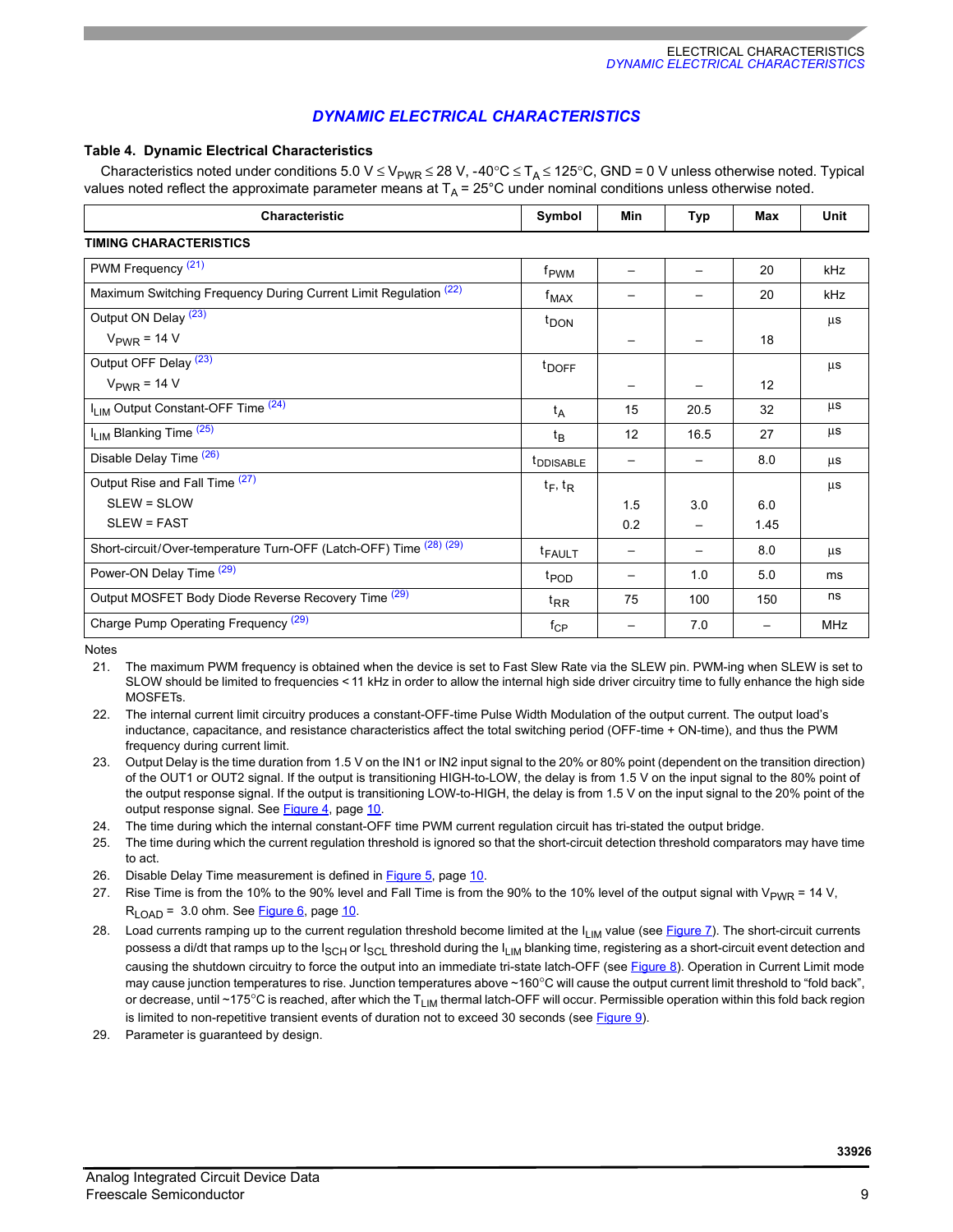### *TIMING DIAGRAMS*





<span id="page-9-0"></span>

 **Figure 5. Disable Delay Time**



TIME

 **Figure 6. Output Switching Time**

**Overload Condition**

<span id="page-9-2"></span>

<span id="page-9-3"></span>

<span id="page-9-1"></span>.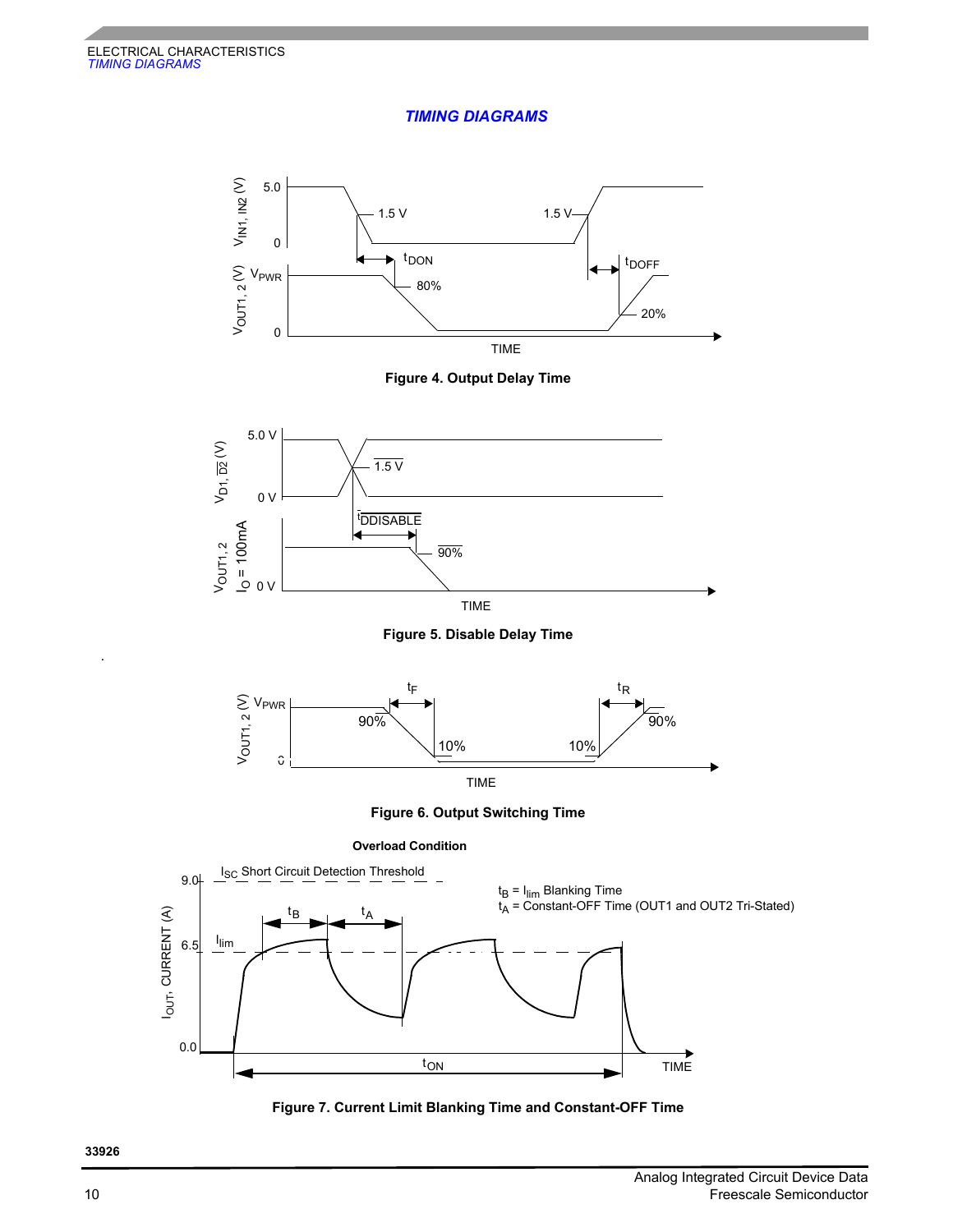

**Figure 8. Short-circuit Detection Turn-OFF Time t<sub>FAULT</sub>** 





<span id="page-10-0"></span> **Figure 9. Output Current Limiting Foldback Region**

<span id="page-10-1"></span>.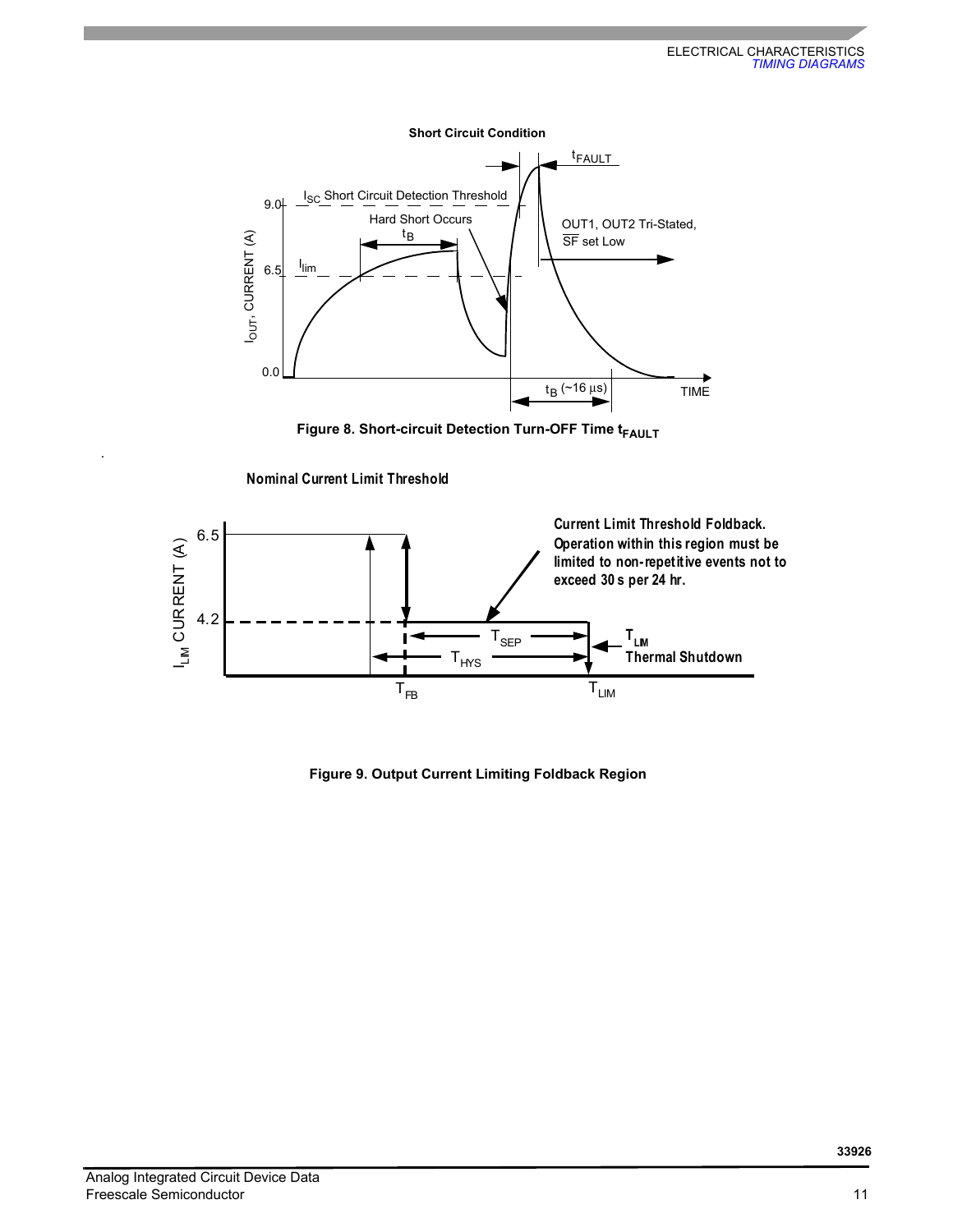## **FUNCTIONAL DESCRIPTION**

#### *INTRODUCTION*

<span id="page-11-0"></span>Numerous protection and operational features (speed, torque, direction, dynamic breaking, PWM control, and closed-loop control) make the 33926 a very attractive, costeffective solution for controlling a broad range of small DC motors. The 33926 outputs are capable of supporting peak DC load currents of up to 5.0 A from a 28  $V_{PWR}$  source. An internal charge pump and gate drive circuitry are provided that can support external PWM frequencies up to 20 kHz.

The 33926 has an analog feedback (current mirror) output pin (the FB pin) that provides a constant-current source ratioed to the active high side MOSFETs' current. This can be used to provide "real time" monitoring of output current to facilitate closed-loop operation for motor speed/torque control, or for the detection of open load conditions.

Two independent inputs, IN1 and IN2, provide control of the two totem-pole half-bridge outputs. An input invert, INV, changes IN1 and IN2 to LOW = true logic. Two different output slew rates are selectable via the SLEW input. Two independent disable inputs, D1 and  $\overline{D2}$ , provide the means to force the H-Bridge outputs to a high-impedance state (all H-Bridge switches OFF). An EN pin controls an enable function

that allows the IC to be placed in a power-conserving Sleep mode.

The 33926 has Output Current Limiting (via Constant OFF-Time PWM Current Regulation), Output Short-circuit Detection with Latch-OFF, and Over-temperature Detection with Latch-OFF. Once the device is latched-OFF due to a fault condition, either of the Disable inputs (D1 or D2),  $V_{\text{PWR}}$ , or EN must be "toggled" to clear the status flag.

Current limiting (Load Current Regulation) is accomplished by a constant-OFF time PWM method using current limit threshold triggering. The current limiting scheme is unique in that it incorporates a junction temperaturedependent current limit threshold. This means that the current limit threshold is "reduced to around 4.2 A" as the junction temperature increases above 160°C. When the temperature is above 175°C, over-temperature shutdown (latch-OFF) will occur. This combination of features allows the device to continue operating for short periods of time (<30 seconds) with unexpected loads, while still retaining adequate protection for both the device and the load.

#### *FUNCTIONAL PIN DESCRIPTION*

#### **POWER GROUND AND ANALOG GROUND (PGND AND AGND)**

The power and analog ground pins should be connected together with a very low-impedance connection.

#### **POSITIVE POWER SUPPLY (VPWR)**

VPWR pins are the power supply inputs to the device. All VPWR pins must be connected together on the printed circuit board with as short as possible traces, offering as lowimpedance as possible between pins.

Transients on V<sub>PWR</sub> which go below the Under-voltage Threshold will result in the protection activating. It is essential to use an input filter capacitor of sufficient size and low ESR to sustain a  $V_{PWR}$  greater than  $V_{UVLO}$  when the load is switched (See [33926 Typical Application Schematic on page](#page-17-0)  [18\)](#page-17-0).

## **STATUS FLAG (SF)**

This pin is the device fault status output. This output is an active LOW open drain structure requiring a pull-up resistor to  $V_{DD}$ . The maximum  $V_{DD}$  is <7.0 V. Refer to Table 5, Truth [Table](#page-15-0)**,** [page](#page-15-0) 16 for the SF Output status definition.

#### **INPUT INVERT (INV)**

The Input Invert Control pin sets IN1 and IN2 to LOW = TRUE. This is a Schmitt trigger input with  $\sim$  80  $\mu$ A sink; the default condition is non-inverted. If IN1 and IN2 are set so

that the current is being commanded to flow through the load attached between OUT1 and OUT2, changing the logic level at INV will have the effect of reversing the direction of current commanded. Thus, the INV input may be used as a "forward/ reverse" command input. If both IN1 and IN2 are the same logic level, then changing the logic level at INV will have the effect of changing the bridge's output from freewheeling high to freewheeling low or vice versa.

#### **SLEW RATE (SLEW)**

The SLEW pin is the logic input that selects fast or slow slew rate. Schmitt trigger input with ~80 µA sink so the default condition is SLOW. When SLEW is set to SLOW, PWM-ing should be limited to frequencies less than 11 kHz in order to allow the internal high-side driver circuitry time to fully enhance the high-side MOSFETs.

#### **INPUT 1,2 AND DISABLE INPUT 1,2 (IN1, IN2, AND D1, D2)**

These pins are input control pins used to control the outputs. These pins are 3.0 V/5.0 V CMOS-compatible inputs with hysteresis. IN1 and IN2 independently control OUT1 and OUT2, respectively. D1 and D2 are complementary inputs used to tri-state disable the H-Bridge outputs.

When either D1 or  $\overline{D2}$  is SET (D1 = logic HIGH or  $\overline{D2}$  = logic LOW) in the disable state, outputs OUT1 and OUT2 are both tri-state disabled; however, the rest of the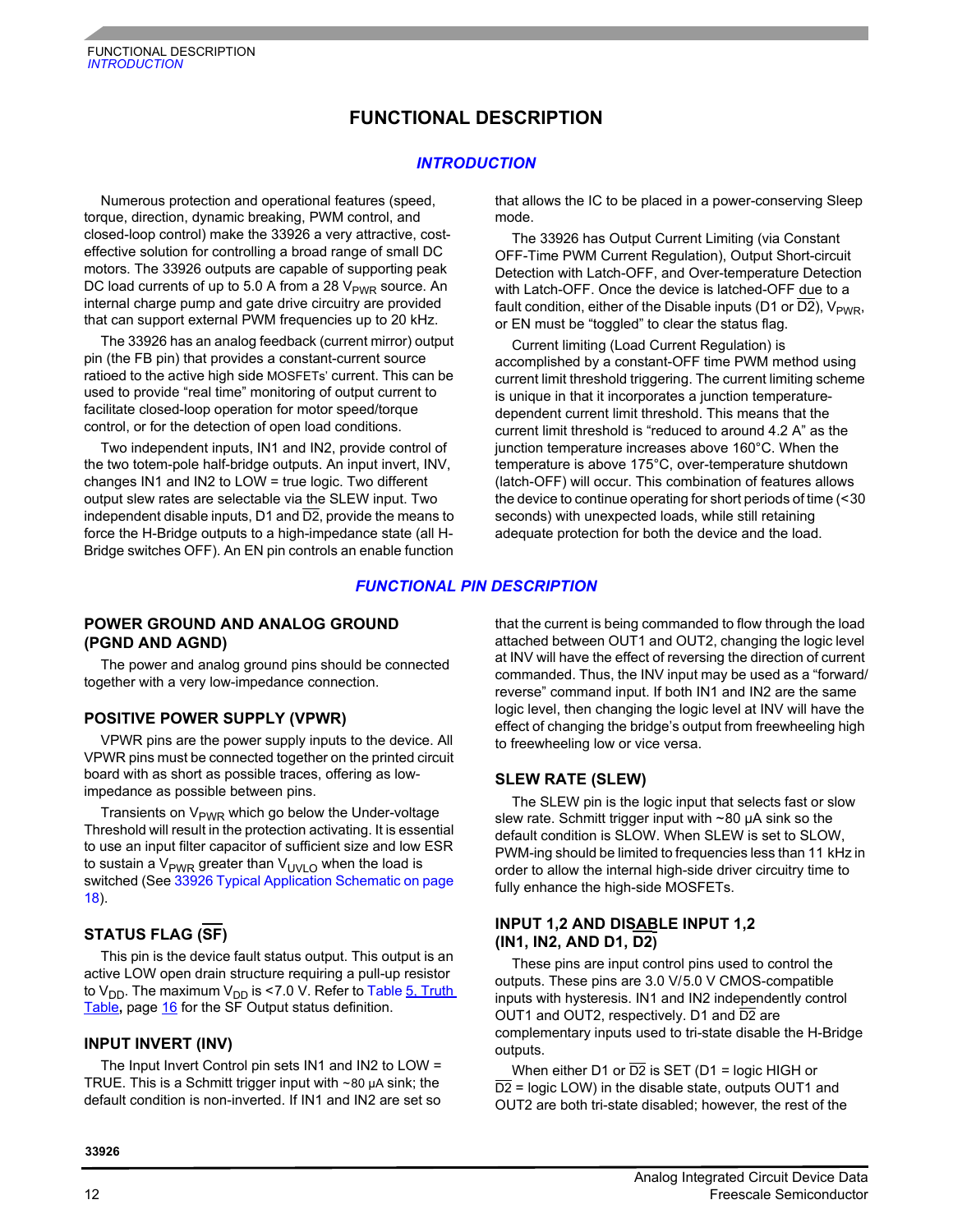device circuitry is fully operational and the supply I<sub>PWR(STANDBY)</sub> current is reduced to a few mA. Refer to Table [3, Static Electrical Characteristics](#page-6-4), [page](#page-6-4) 7.

#### **H-BRIDGE OUTPUT (OUT1, OUT2)**

These pins are the outputs of the H-Bridge with integrated freewheeling diodes. The bridge output is controlled using the IN1, IN2, D1, and  $\overline{D2}$  inputs. The outputs have PWM current limiting above the  $I_{LIM}$  threshold. The outputs also have thermal shutdown (tri-state latch-OFF) with hysteresis as well as short-circuit latch-OFF protection.

A disable timer (time  $t_B$ ) is incorporated to distinguish between load currents that are higher than the  $I_{LIM}$  threshold and short-circuit currents. This timer is activated at each output transition.

### **CHARGE PUMP CAPACITOR (CCP)**

This pin is the charge pump output pin and connection for the external charge pump reservoir capacitor. The allowable value is from 30 nF to 100 nF. This capacitor must be connected from the CCP pin to the VPWR pin. The device cannot operate properly without the external reservoir capacitor.

### **ENABLE INPUT (EN)**

The EN pin is used to place the device in a Sleep mode so as to consume very low currents. When the EN pin voltage is

a logic LOW state, the device is in Sleep mode. The device is enabled and fully operational when the EN pin voltage is in logic HIGH. An internal pulldown resistor maintains the device in Sleep mode in the event EN is driven through a high-impedance I/O, or an unpowered microcontroller, or the EN input becomes disconnected.

### **FEEDBACK (FB)**

The 33926 has a feedback output (FB) for "real time" monitoring of H-Bridge high-side output currents to facilitate closed-loop operation for motor speed and torque control.

The FB pin provides current sensing feedback of the H-Bridge high side drivers. When running in the forward or reverse direction, a ground-referenced 0.24% of load current is output to this pin. Through the use of an external resistor to ground, the proportional feedback current can be converted to a proportional voltage equivalent and the controlling microcontroller can "read" the current proportional voltage with its analog-to-digital converter (ADC). This is intended to provide the user with only first-order motor current feedback for motor torque control. The resistance range for the linear operation of the FB pin is 100 <R<sub>FB</sub> <300 Ω.

If PWM-ing is implemented using the disable pin inputs (either D1 or  $\overline{D2}$ ), a small filter capacitor (~1.0  $\mu$ F) may be required in parallel with the  $R_{FB}$  resistor to ground for spike suppression.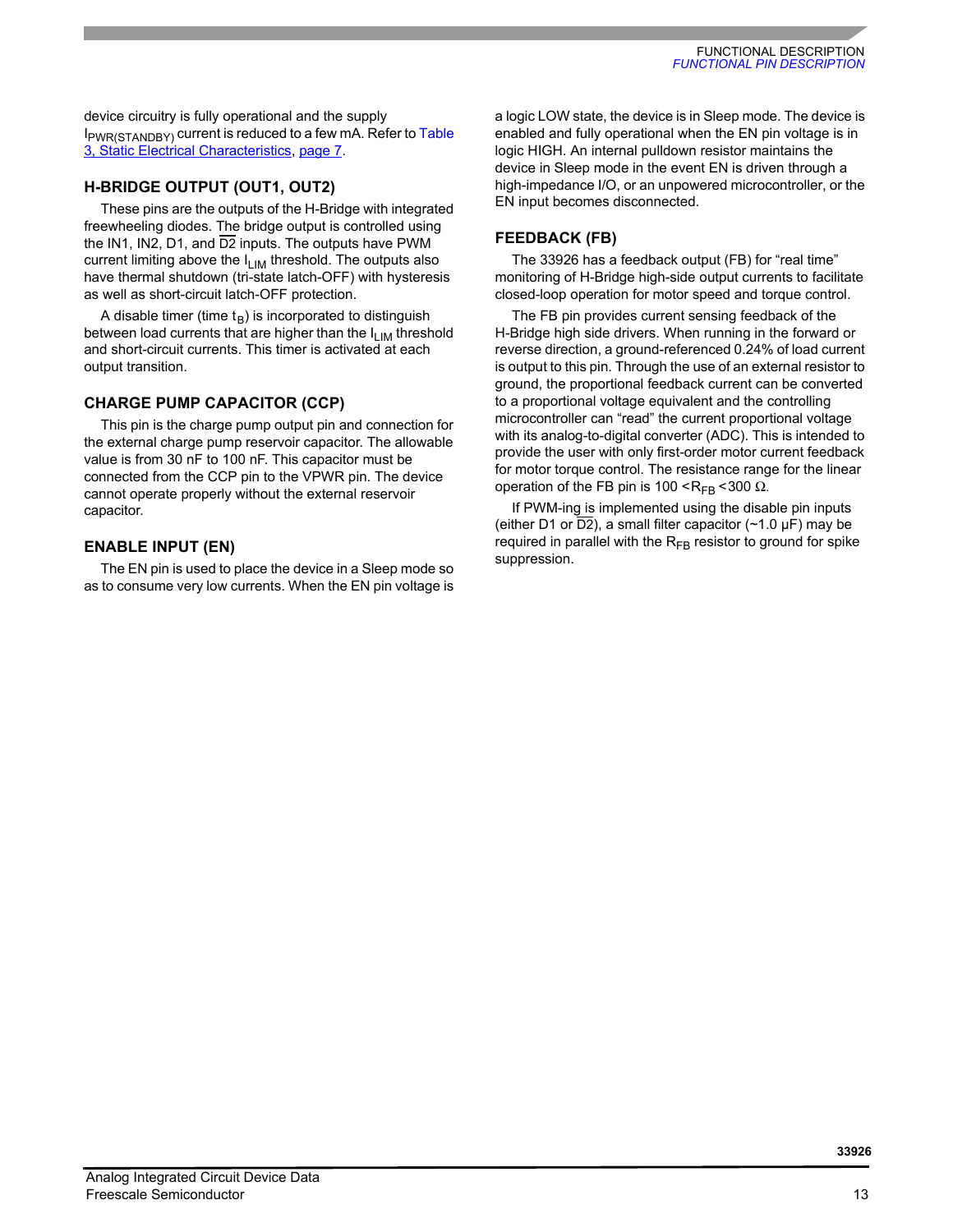

## **FUNCTIONAL INTERNAL BLOCK DESCRIPTION**

#### **Figure 10. Functional Internal Block Diagram**

#### **ANALOG CONTROL AND PROTECTION CIRCUITRY:**

The on-chip voltage regulator supplies 3.3 V to the internal logic. The charge pump provides gate drive for the H-Bridge MOSFETs. The current and temperature sense circuitry provides detection and protection for the output drivers. Output under-voltage protection shuts down the MOSFETS.

#### **GATE CONTROL LOGIC:**

The 33926 is a monolithic H-Bridge Power IC designed primarily for any low voltage DC servo motor control application within the current and voltage limits stated for the device. Two independent inputs provide polarity control of

two half-bridge totem-pole outputs. Two independent disable inputs are provided to force the H-Bridge outputs to tri-state (high-impedance off-state).

#### **H-BRIDGE OUTPUT DRIVERS: OUT1 AND OUT2**

The H-Bridge is the power output stage. The current flow from OUT1 to OUT2 is reversible and under full control of the user by way of the Input Control Logic. The output stage is designed to produce full load control under all system conditions. All protective and control features are integrated into the control and protection blocks. The sensors for current and temperature are integrated directly into the output MOSFET for maximum accuracy and dependability.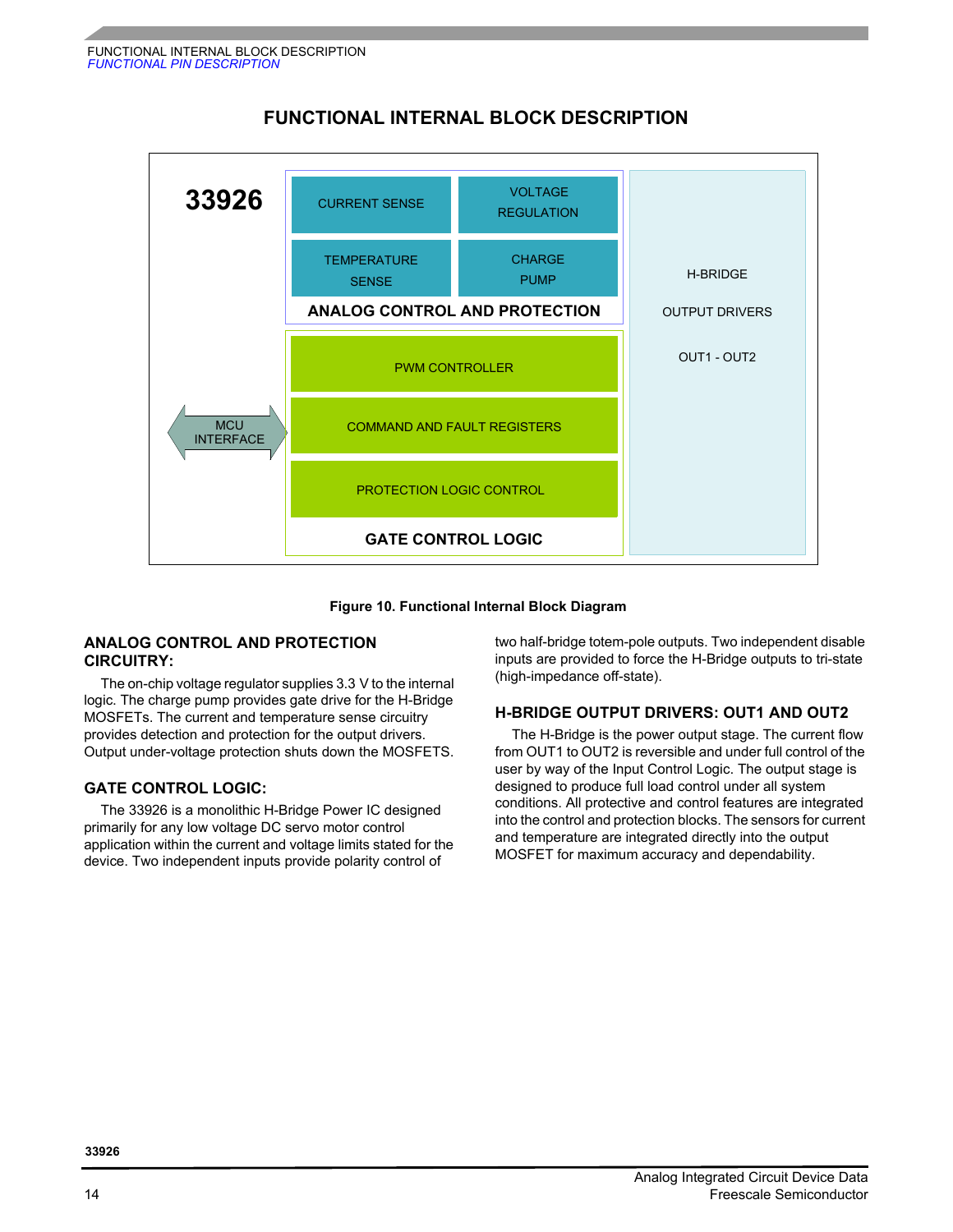## **FUNCTIONAL DEVICE OPERATION**

## *OPERATIONAL MODES*



<span id="page-14-0"></span> **Figure 11. Operating States**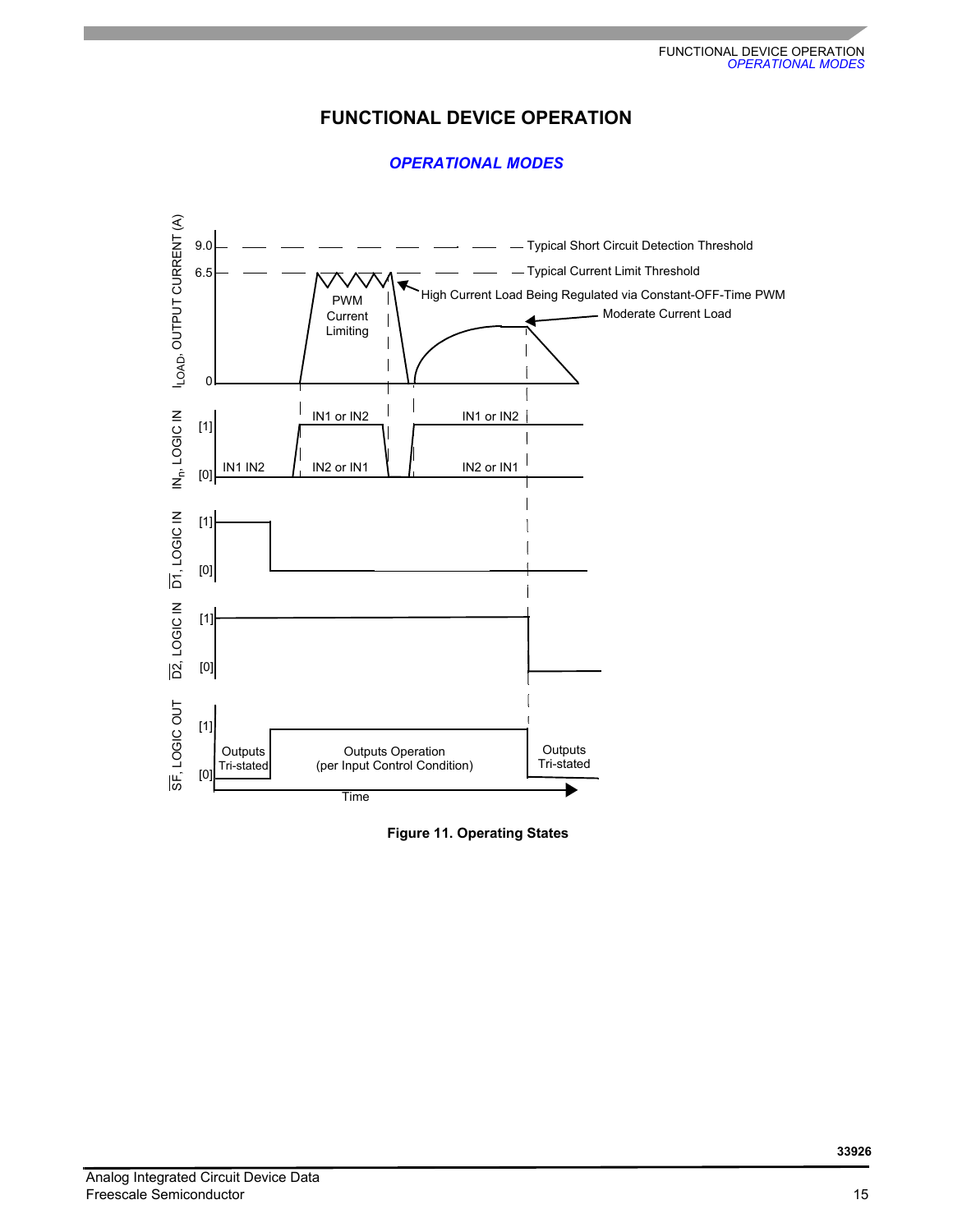#### *LOGIC COMMANDS AND REGISTERS*

#### <span id="page-15-0"></span>**Table 5. Truth Table**

The tri-state conditions and the status flag are reset using D1 or  $\overline{D2}$ . The truth table uses the following notations: L = LOW, H = HIGH,  $X = H$ IGH or LOW, and  $Z = H$ igh Impedance. All output power transistors are switched off.

| <b>Device State</b>              | <b>Input Conditions</b> |                |                 |                 |                 | <b>Outputs</b><br><b>Status</b> |      |                  |
|----------------------------------|-------------------------|----------------|-----------------|-----------------|-----------------|---------------------------------|------|------------------|
|                                  | EN                      | D <sub>1</sub> | $\overline{D2}$ | IN <sub>1</sub> | IN <sub>2</sub> | $\overline{\text{SF}}$          | OUT1 | OUT <sub>2</sub> |
| Forward                          | Н                       | L              | Н               | H               | L               | H                               | H    | L                |
| Reverse                          | H                       | L              | H               | L               | H               | H                               | L    | H                |
| Free Wheeling Low                | H                       | L              | H               | L               | L               | H                               | L    |                  |
| Free Wheeling High               | H                       | L              | н               | H               | H               | H                               | H    | H                |
| Disable 1 (D1)                   | H                       | H              | $\mathsf{x}$    | X               | $\pmb{\times}$  | Г                               | Z    | Z                |
| Disable 2 $(\overline{D2})$      | H                       | X              | L               | X               | $\times$        | L                               | Z    | Z                |
| IN1 Disconnected                 | H                       | L              | н               | Ζ               | $\times$        | H                               | H    | X                |
| IN2 Disconnected                 | H                       | L              | H               | X               | Z               | H                               | X    | H                |
| D1 Disconnected                  | H                       | Z              | $\times$        | X               | $\pmb{\times}$  | L                               | Z    | Z                |
| D <sub>2</sub> Disconnected      | H                       | X              | Z               | X               | $\mathsf{X}$    | L                               | Z    | Z                |
| Under-voltage Lockout (30)       | H                       | X              | $\times$        | X               | $\times$        | L                               | Z    | Z                |
| Over-temperature <sup>(31)</sup> | H                       | X              | $\times$        | X               | X               | L                               | Z    | Z                |
| Short-circuit <sup>(31)</sup>    | H                       | X              | $\times$        | X               | $\times$        | L                               | Z    | Z                |
| Sleep Mode EN                    | L                       | X              | $\times$        | X               | $\pmb{\times}$  | H                               | Z    | Z                |
| <b>EN Disconnected</b>           | Z                       | X              | X               | X               | X               | H                               | Ζ    | Z                |

Notes

<span id="page-15-1"></span>30. In the event of an under-voltage condition, the outputs tri-state and status flag is SET logic LOW. Upon under-voltage recovery, status flag is reset automatically or automatically cleared and the outputs are restored to their original operating condition.

<span id="page-15-2"></span>31. When a short-circuit or over-temperature condition is detected, the power outputs are tri-state latched-OFF, independent of the input signals, and the status flag is latched to logic LOW. To reset from this condition requires the toggling of either D1,  $\overline{D2}$ , EN, or V<sub>PWR</sub>.









 **Figure 12. 33926 Power Stage Operation**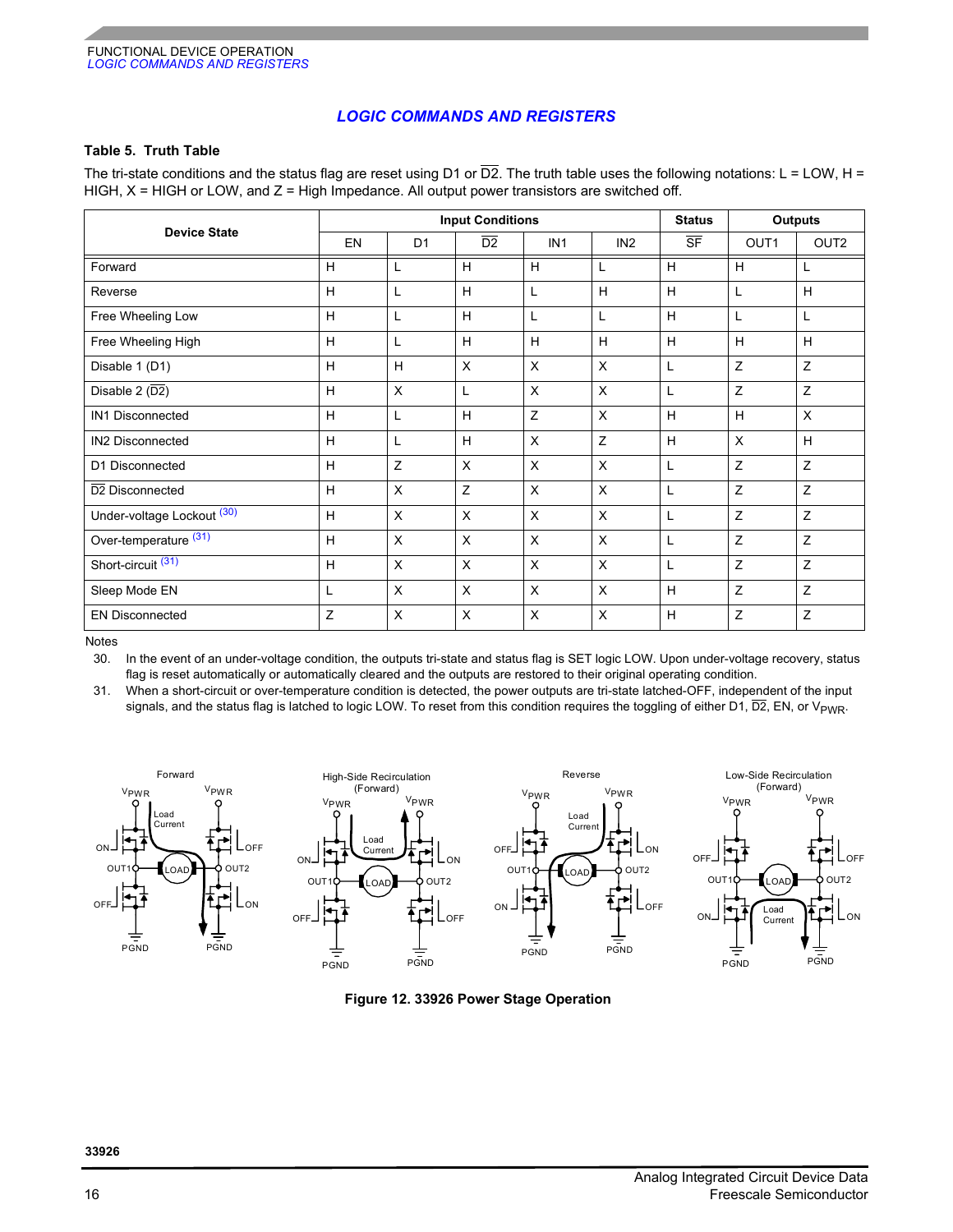#### *PROTECTION AND DIAGNOSTIC FEATURES*

#### **SHORT-CIRCUIT PROTECTION**

If an output short-circuit condition is detected, the power outputs tri-state (latch-OFF) independent of the input (IN1 and IN2) states, and the fault status output flag (SF) is SET to a logic LOW. If the D1 input changes from a logic HIGH to logic LOW, or if the D2 input changes from a logic LOW to logic HIGH, the output bridge will become operational again, and the fault status flag will be reset (cleared) to a logic HIGH state.

The output stage will always switch into the mode defined by the input pins (IN1, IN2, D1, and  $\overline{D2}$ ), provided the device junction temperature is within the specified operating temperature range.

#### **INTERNAL PWM CURRENT LIMITING**

The maximum current flow under normal operating conditions should be less than 5.0 A. The instantaneous load currents will be limited to  $I_{LIM}$  via the internal PWM current limiting circuitry. When the  $I_{LIM}$  threshold current value is reached, the output stages are tri-stated for a fixed time  $(T_A)$ of 20 µs typical. Depending on the time constant associated with the load characteristics, the output current decreases during the tri-state duration until the next output ON cycle occurs.

The PWM current limit threshold value is dependent on the device junction temperature. When -40°C <  $T_J$  < 160°C,  $I_{IJM}$  is between the specified minimum/maximum values. When  $T_{\text{J}}$ exceeds 160 °C, the  $I_{\text{LIM}}$  threshold decreases to 4.2 A. Shortly above 175 °C the device over-temperature circuit will detect  $T_{LIM}$  and an over-temperature shutdown will occur. This feature implements a graceful degradation of operation before thermal shutdown occurs, thus allowing for intermittent unexpected mechanical loads on the motor's gear-reduction train to be handled.

**Important** Die temperature excursions above 150°C are permitted only for non-repetitive durations <30 seconds. Provision must be made at the system level to prevent prolonged operation in the current-foldback region.

#### **OVER-TEMPERATURE SHUTDOWN AND HYSTERESIS**

If an over-temperature condition occurs, the power outputs are tri-stated (latched-OFF), and the fault status flag ( $\overline{\text{SF}}$ ) is SET to a logic LOW.

To reset from this condition, D1 must change from a logic HIGH to logic LOW, or  $\overline{D2}$  must change from a logic LOW to logic HIGH. When reset, the output stage switches ON again, provided that the junction temperature is now below the overtemperature threshold limit minus the hysteresis.

**Important** Resetting from the fault condition will clear the fault status flag. Powering down and powering up the device will also reset the 33926 from the fault condition.

#### **OUTPUT AVALANCHE PROTECTION**

If VPWR were to become an open circuit, the outputs would likely tri-state simultaneously due to the disable logic. This could result in an unclamped inductive discharge. The VPWR input to the 33926 should not exceed 40 V during this transient condition, to prevent electrical overstress of the output drivers.This can be accomplished with a zener clamp or MOV, and/or an appropriately valued input capacitor with sufficiently low ESR (see [Figure](#page-16-0) 13).



<span id="page-16-0"></span> **Figure 13. Avalanche Protection**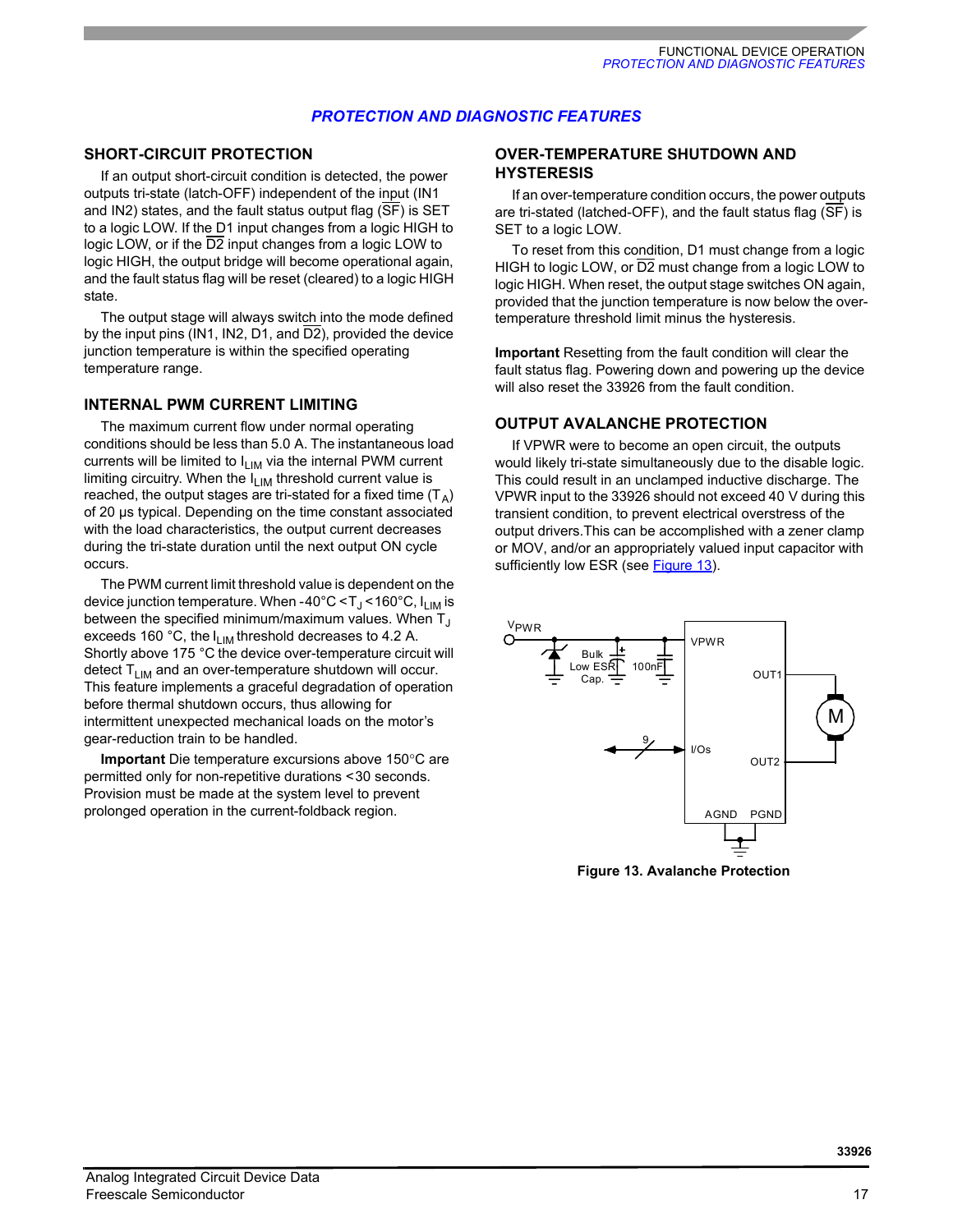# **TYPICAL APPLICATIONS**

### *INTRODUCTION*

A typical application schematic is shown in [Figure](#page-17-0) 14. For precision high current applications in harsh, noisy

environments, the  $V<sub>PWR</sub>$  by-pass capacitor may need to be substantially larger.



<span id="page-17-0"></span> **Figure 14. 33926 Typical Application Schematic**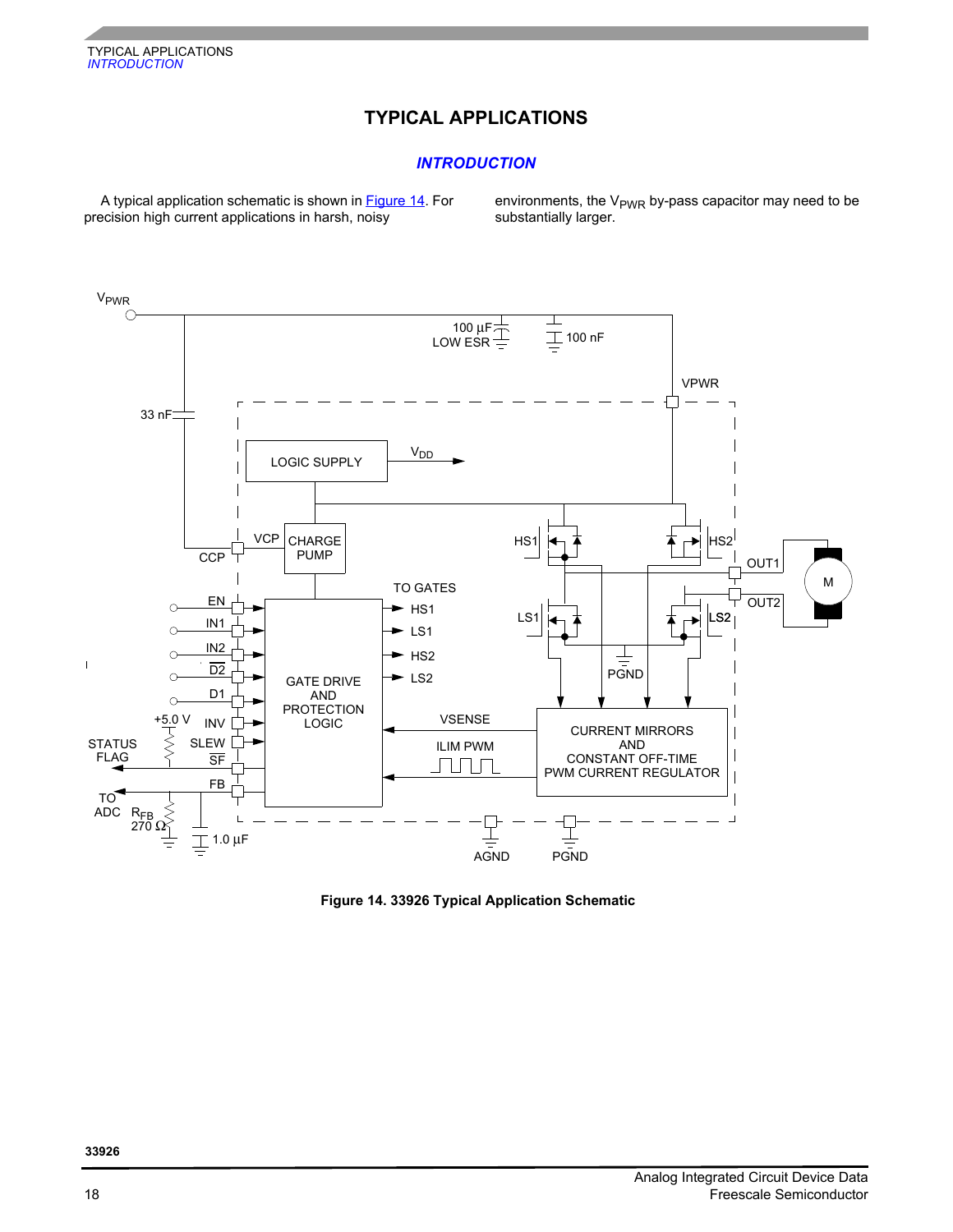## **PACKAGING**

## *PACKAGE DIMENSIONS*

For the most current package revision, visit **[www.freescale.com](http://www.freescale.com)** and perform a keyword search using the 98Axxxxxxxxx listed below.



| C FREESCALE SEMICONDUCTOR, INC.<br>MECHANICAL OUTLINE<br>ALL RIGHTS RESERVED. |  |  | PRINT VERSION NOT TO SCALE     |             |
|-------------------------------------------------------------------------------|--|--|--------------------------------|-------------|
| 'TITLE:<br>power quad flat                                                    |  |  | DOCUMENT NO: 98ARL10579D       | RFV: C      |
| NON-LEADED PACKAGE (PWR QFN), CASE NUMBER: 1536-04                            |  |  |                                | 31 OCT 2006 |
| 32 TERMINAL, 0.8 PITCH(8X8X2.1)                                               |  |  | STANDARD: JEDEC MO-251A ADDB-1 |             |

**PNB SUFFIX 32-PIN PQFN 98ARL10579D ISSUE C**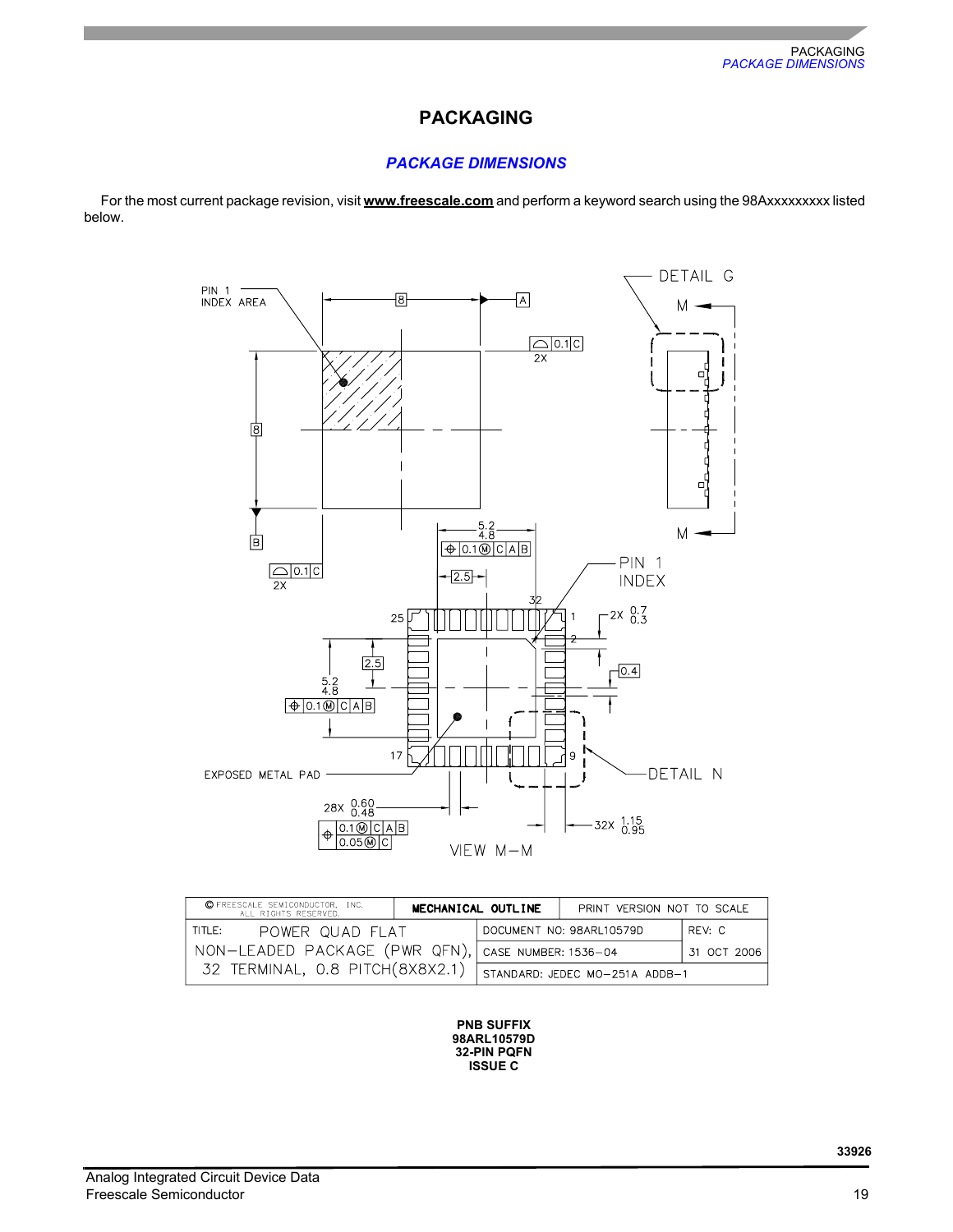

| © FREESCALE SEMICONDUCTOR, INC.<br>ALL RIGHTS RESERVED. |  | MECHANICAL OUTLINE             | PRINT VERSION NOT TO SCALE |             |
|---------------------------------------------------------|--|--------------------------------|----------------------------|-------------|
| TITLE:<br>POWER QUAD FLAT                               |  |                                | DOCUMENT NO: 98ARL10579D   | REV: C      |
| NON-LEADED PACKAGE (PWR QFN), CASE NUMBER: 1536-04      |  |                                |                            | 31 OCT 2006 |
| 32 TERMINAL, 0.8 PITCH (8X8X2.1)                        |  | STANDARD: JEDEC MO-251A ADDB-1 |                            |             |

**PNB SUFFIX 32-PIN PQFN 98ARL10579D ISSUE C**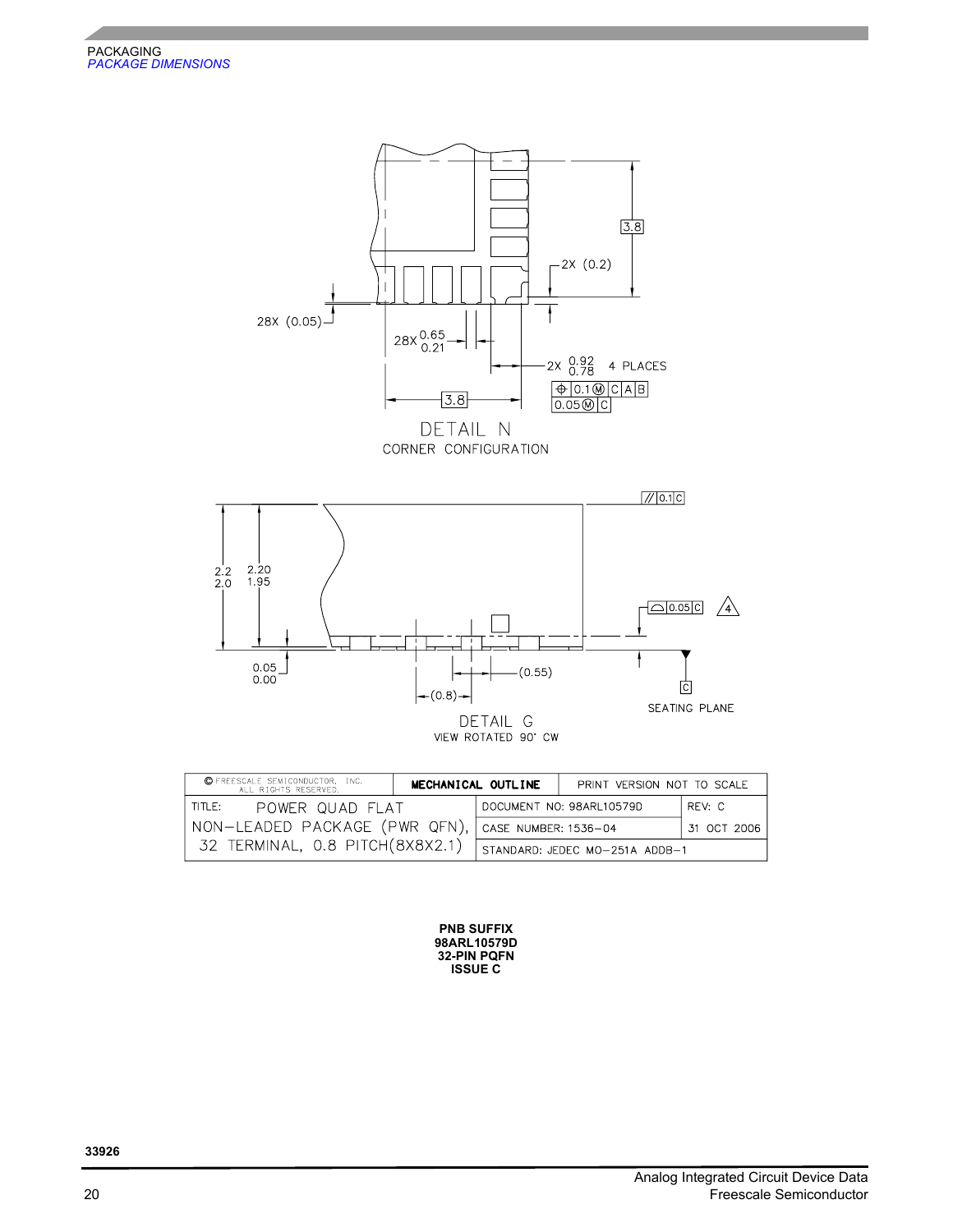# **ADDITIONAL DOCUMENTATION**

### *THERMAL ADDENDUM (REV 2.0)*

#### **Introduction**

This thermal addendum is provided as a supplement to the 33926 technical datasheet. The addendum provides thermal performance information that may be critical in the design and development of system applications. All electrical, application, and packaging information is provided in the datasheet.

#### **Packaging and Thermal Considerations**

The 33926 is offered in a 32 pin PQFN, single die package. There is a single heat source (P), a single junction temperature  $(T_{\rm J})$ , and thermal resistance  $(R_{\rm B,IA})$ .

$$
\left\{ \begin{array}{c} T_J \end{array} \right\} \; = \; \left[ \begin{array}{c} R_{\theta J A} \end{array} \right] \; \cdot \left\{ \begin{array}{c} P \end{array} \right\}
$$

The stated values are solely for a thermal performance comparison of one package to another in a standardized environment. This methodology is not meant to, and will not predict the performance of a package in an application-specific environment. Stated values were obtained by measurement and simulation according to the standards listed below.



#### **STANDARDS**

#### **Table 6. Thermal Performance Comparison**

| <b>Thermal Resistance</b>       | [°C/W] |
|---------------------------------|--------|
| $R_{\theta JA}^{(1),(2)}$       | 28     |
| $R_{\theta$ JB $(2), (3)$       | 12     |
| $R_{\theta$ JA $(1), (4)$       | 80     |
| $R_{\theta \text{JC}}$ $^{(5)}$ | 1.0    |

<span id="page-20-0"></span>Notes

- 1. Per JEDEC JESD51-2 at natural convection, still air condition.
- <span id="page-20-1"></span>2. 2s2p thermal test board per JEDEC JESD51-5 and JESD51-7.
- <span id="page-20-2"></span>3. Per JEDEC JESD51-8, with the board temperature on the center trace near the center lead.
- <span id="page-20-3"></span>4. Single layer thermal test board per JEDEC JESD51-3 and JESD51-5.
- <span id="page-20-4"></span>5. Thermal resistance between the die junction and the exposed pad surface; cold plate attached to the package bottom side, remaining surfaces insulated.



 **Figure 15. Surface Mount for Power PQFN with Exposed Pads**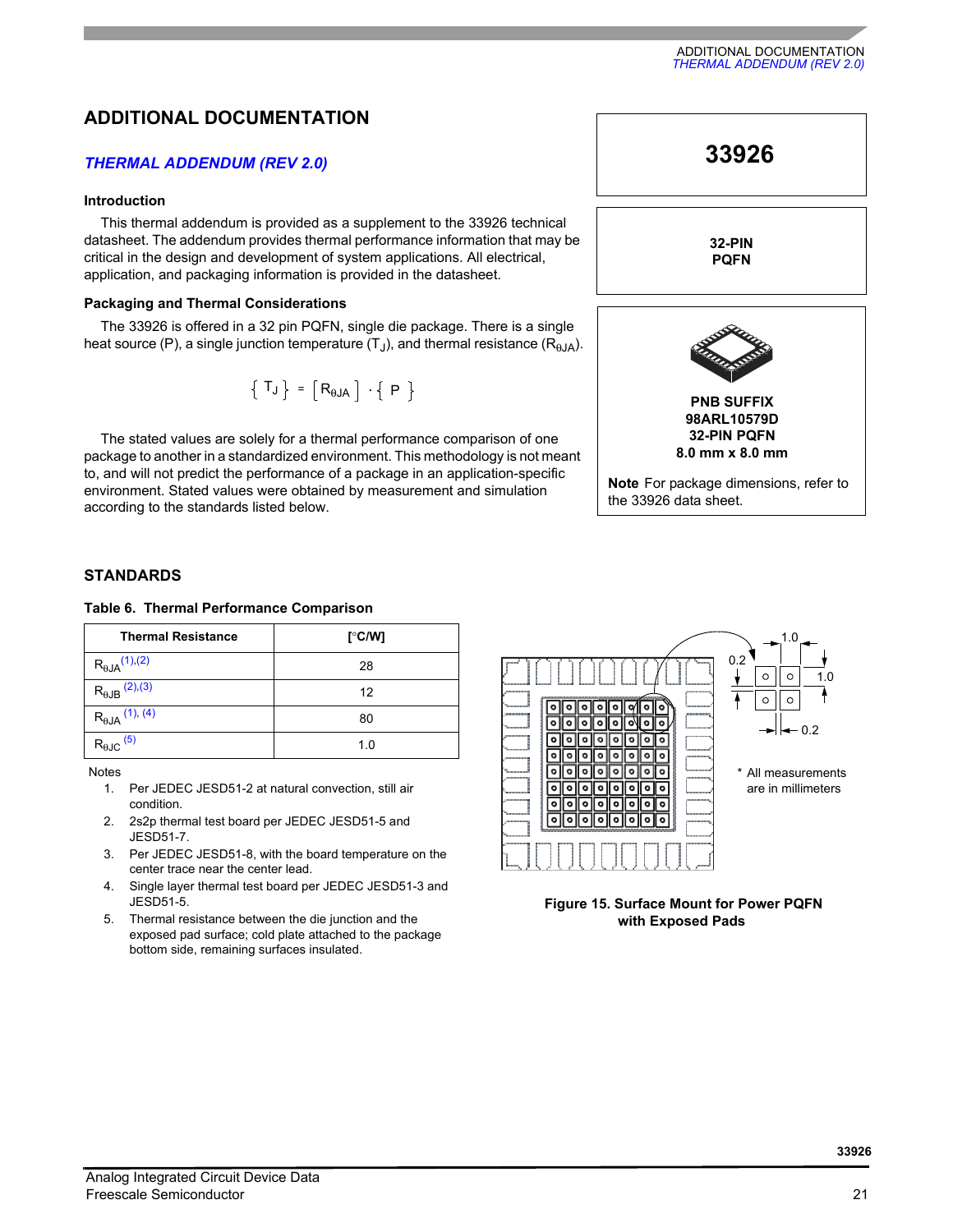

0.80 mm Pitch 8.0 mm x 8.0 mm Body

#### **Figure 16. Thermal Test Board**

| Material: | Single layer printed circuit board<br>FR4, 1.6 mm thickness<br>Cu traces, 0.07 mm thickness |
|-----------|---------------------------------------------------------------------------------------------|
| Outline:  | 80 mm x 100 mm board area,<br>including edge connector for thermal<br>testing               |
| Area A:   | Cu heat-spreading areas on board<br>surface                                                 |
|           | Ambient Conditions: Natural convection, still air                                           |

#### **Device on Thermal Test Board Table 7. Thermal Resistance Performance**

| A [ $mm2$ ] | $R_{\theta JA}$ [°C/W] |
|-------------|------------------------|
|             | 81                     |
| 300         | 49                     |
| 600         | 40                     |

 $R_{\theta JA}$  is the thermal resistance between die junction and ambient air.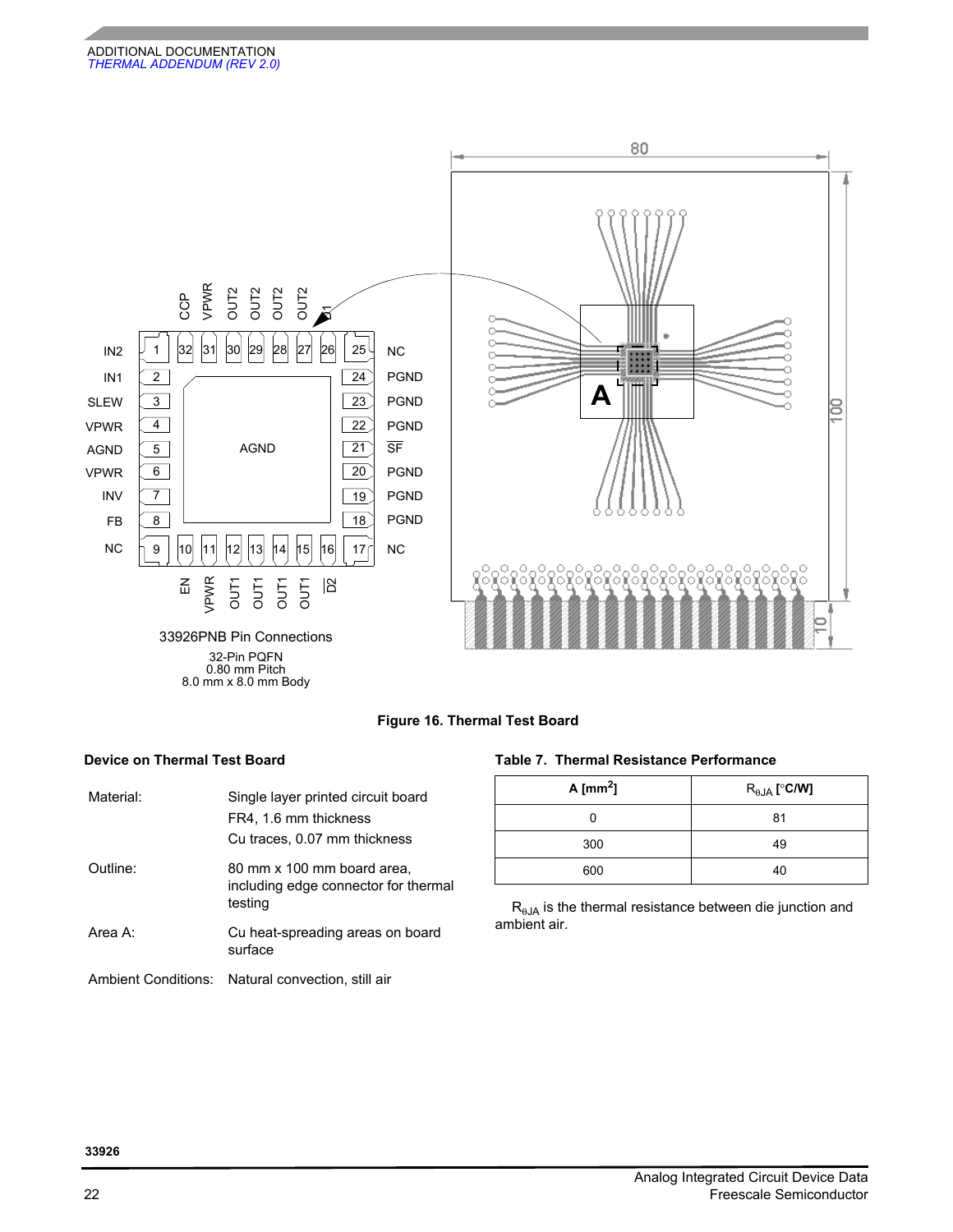

 **Figure 17. Device on Thermal Test Board R**θ**JA**



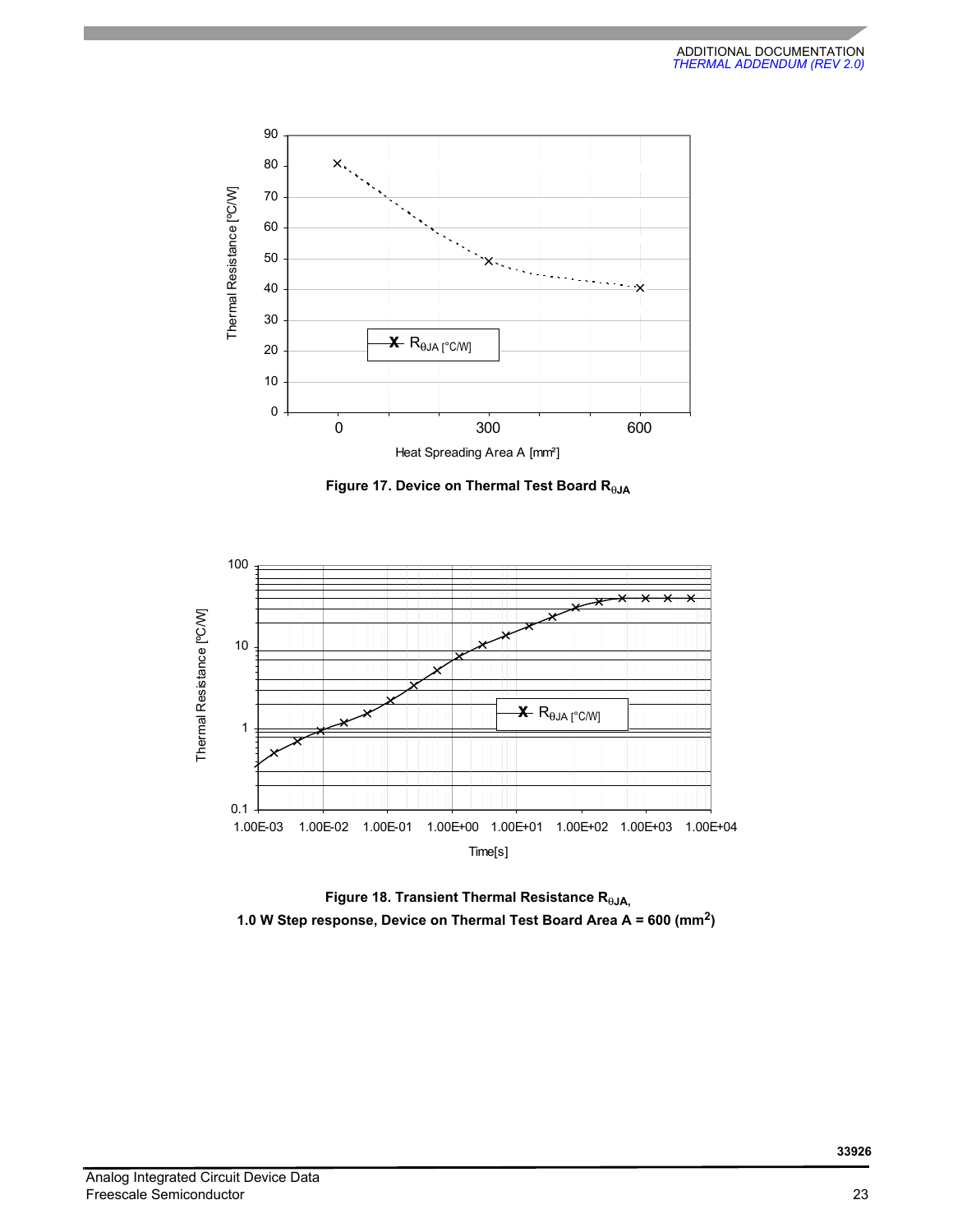# **REVISION HISTORY**

| <b>REVISION DATE</b> |         | <b>DESCRIPTION</b>                                                                                                                                                                                                                                                             |
|----------------------|---------|--------------------------------------------------------------------------------------------------------------------------------------------------------------------------------------------------------------------------------------------------------------------------------|
| 1.0                  | 3/2006  | Updated formatting and technical content throughout entire document.                                                                                                                                                                                                           |
| 2.0                  | 6/2007  | Updated formatting and technical content throughout entire document                                                                                                                                                                                                            |
| 3.0                  | 10/2006 | Updated formatting and technical content throughout entire document                                                                                                                                                                                                            |
| 4.0                  | 12/2006 | Updated formatting and technical content throughout entire document                                                                                                                                                                                                            |
| 5.0                  | 2/2007  | Updated formatting and technical content throughout entire document                                                                                                                                                                                                            |
| 6.0                  | 3/2007  | Changed Human Body Model, Charge Pump Voltage (CP Capacitor = 33 nF), No PWM and PWM =<br>20kHz, Slew Rate = Fast, Output Rise and Fall Time (27)<br>Added second paragraph to Positive Power Supply (VPWR)<br>Added "Low ESR" to 100μF on 33926 Typical Application Schematic |
| 7.0                  | 6/2007  | Changed status to Advance Information                                                                                                                                                                                                                                          |
| 8.0                  | 4/2009  | Minor corrections and clarifications.                                                                                                                                                                                                                                          |
| 9.0                  | 12/2009 | Changed minimum Operating Voltage range from 8.0 to 5.0.                                                                                                                                                                                                                       |